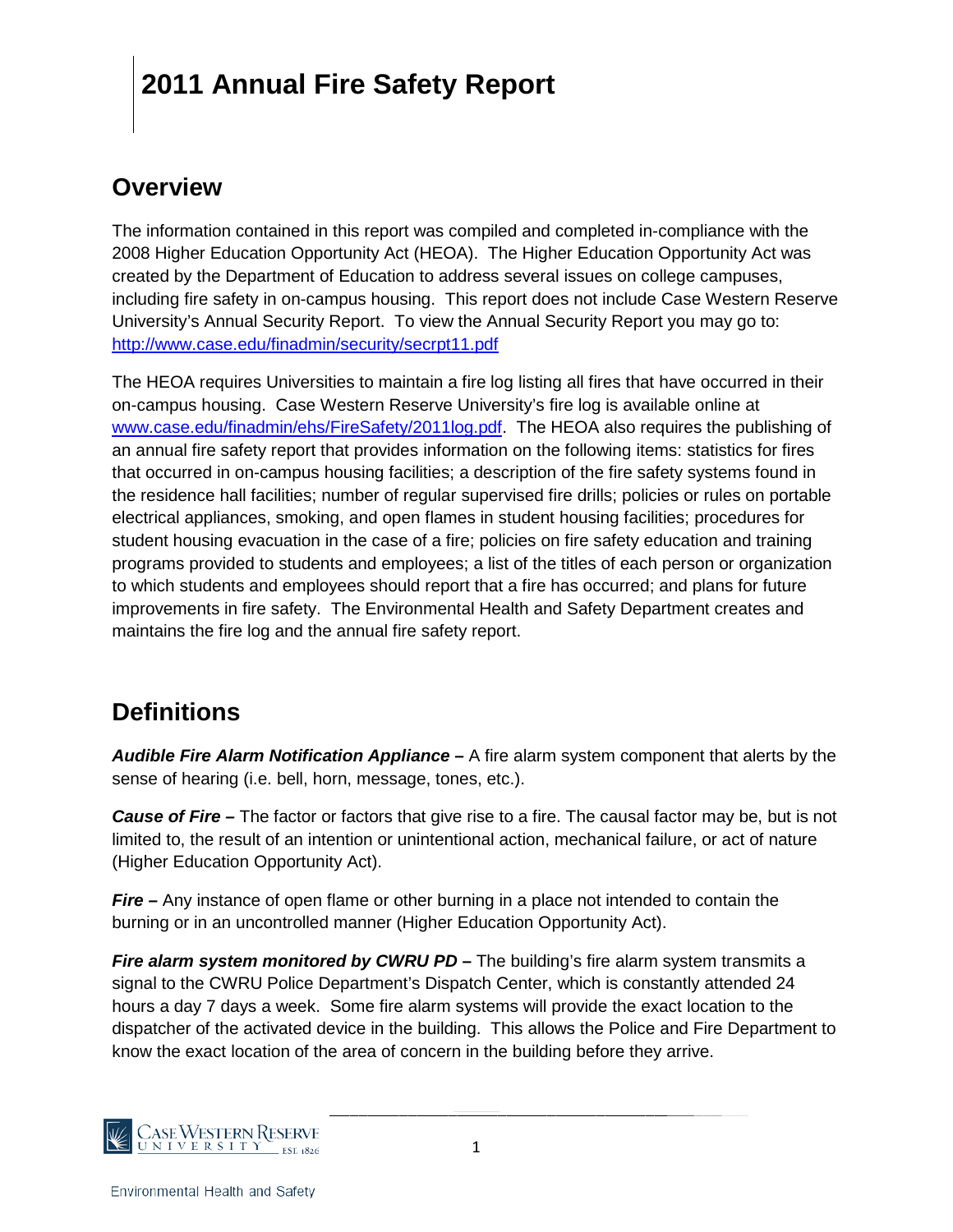*Fire drill* – A supervised practice of a mandatory evacuation of a building for a fire.

*Fire Extinguishers –* A portable device containing a specialized agent that can be used to extinguish a fire. Fire extinguishers are installed throughout the buildings in accordance with the Ohio Fire Code.

*Fire Rated Doors, Walls, & Partitions (Passive Fire Protection Systems) –* Passive fire protection systems are components of a building designed to have a certain degree of fire resistance. These components are designed to contain the spread of smoke and fire gases, and prevent the spread of them to a certain area for a reasonable period of time. Fire rated doors, walls, and partitions are installed in areas to protect the evacuation of the occupants (i.e. stairwells), separate a specific area from another (i.e. mechanical room, student rooms, etc.), or separate adjoining buildings.

*Fire related injury* – Any instance in which a person is injured as a result of a fire, including an injury sustained from a natural or accidental cause, while involved in fire control, attempting rescue, or escaping from the dangers of the fire. The term "person" may include students, employees, visitors, firefighters, or any other individuals (Higher Education Opportunity Act).

*Fire related death –* Any instance in which a person (1) Is killed as a result of a fire, including death resulting from a natural or accidental cause while involved in fire control, attempting rescue, or escaping from the dangers of a fire; or (2) Dies within one year of injuries sustained as a result of the fire (Higher Education Opportunity Act).

*Heat Detectors –* Devices that are only activated by heat. They are used in areas where smoke or steam is likely to be present (i.e. kitchens, bathrooms, and mechanical rooms).

*Intentional Fire (Arson)* – A fire that is ignited under circumstances in which the person knows that the fire should not be ignited (NFPA 921). Example: *Knowingly igniting papers on fire on a bulletin board.*

*Kitchen Hood Suppression System –* A specially designed fire protection system to extinguish fires that occur on a kitchen's stove. Upon activation of the system it will release the suppression agent and activate the building's fire alarm system. Kitchen hood suppression systems can be found in the common cooking areas (if available) in the Residence Halls.

**Smoke Detectors** – Devices that detect visible or invisible particles of combustion (NFPA 72).

*Smoke Detectors (fire alarm initiating) –* Smoke detectors automatically trigger the buildings fire alarm system.

*Smoke Detectors (single station, battery operated) –* Smoke detectors are not connected to the buildings fire alarm system and only sound locally.

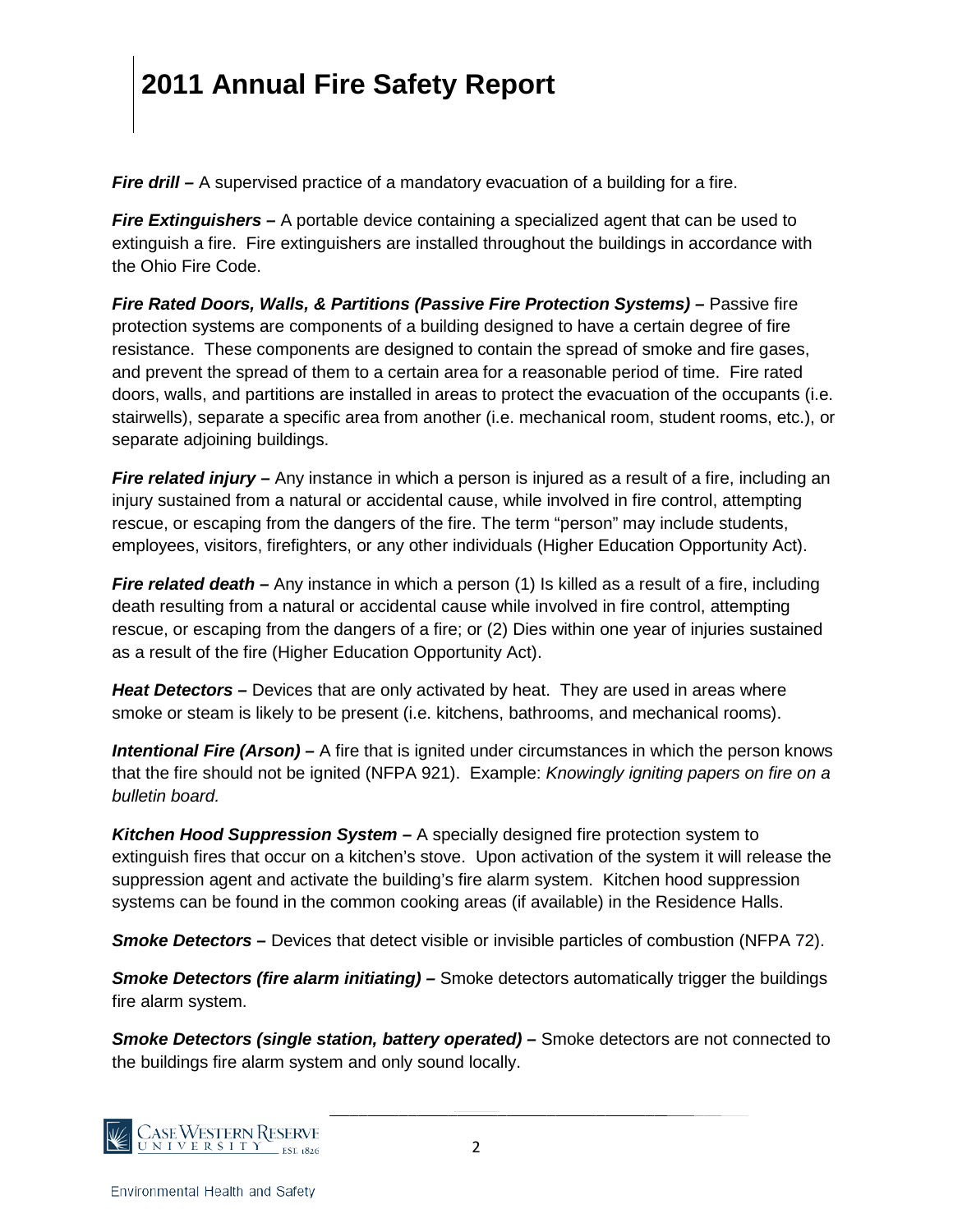*Sprinkler System –* A system of piping that is designed to deliver water on a fire to control or extinguish it. The sprinkler heads in the residential facilities are only activated by heat, not smoke or a pull station.

*Undetermined –* A cause classification for fires whenever the cause cannot be proven to an acceptable level of certainty (NFPA 921).

*Unintentional Fire (Accidental) –* A fire that does not involve an intentional human act to ignite or spread fire into an area where the fire should not be (NFPA 921). Examples: *Cooking related fire, smoking materials, open flames, electrical, heating equipment, etc.*

*Value of property damage –* The estimated value of the loss of the structure and contents, in terms of the cost of replacement in like kind and quantity. This estimate should include contents damaged by fire, and related damages caused by smoke, water, and overhaul; however, it does not include indirect loss, such as business interruption (Higher Education Opportunity Act).

*Visual Fire Alarm Notification Appliance –* A fire alarm system component that alerts by the sense of sight (i.e. strobe lights).

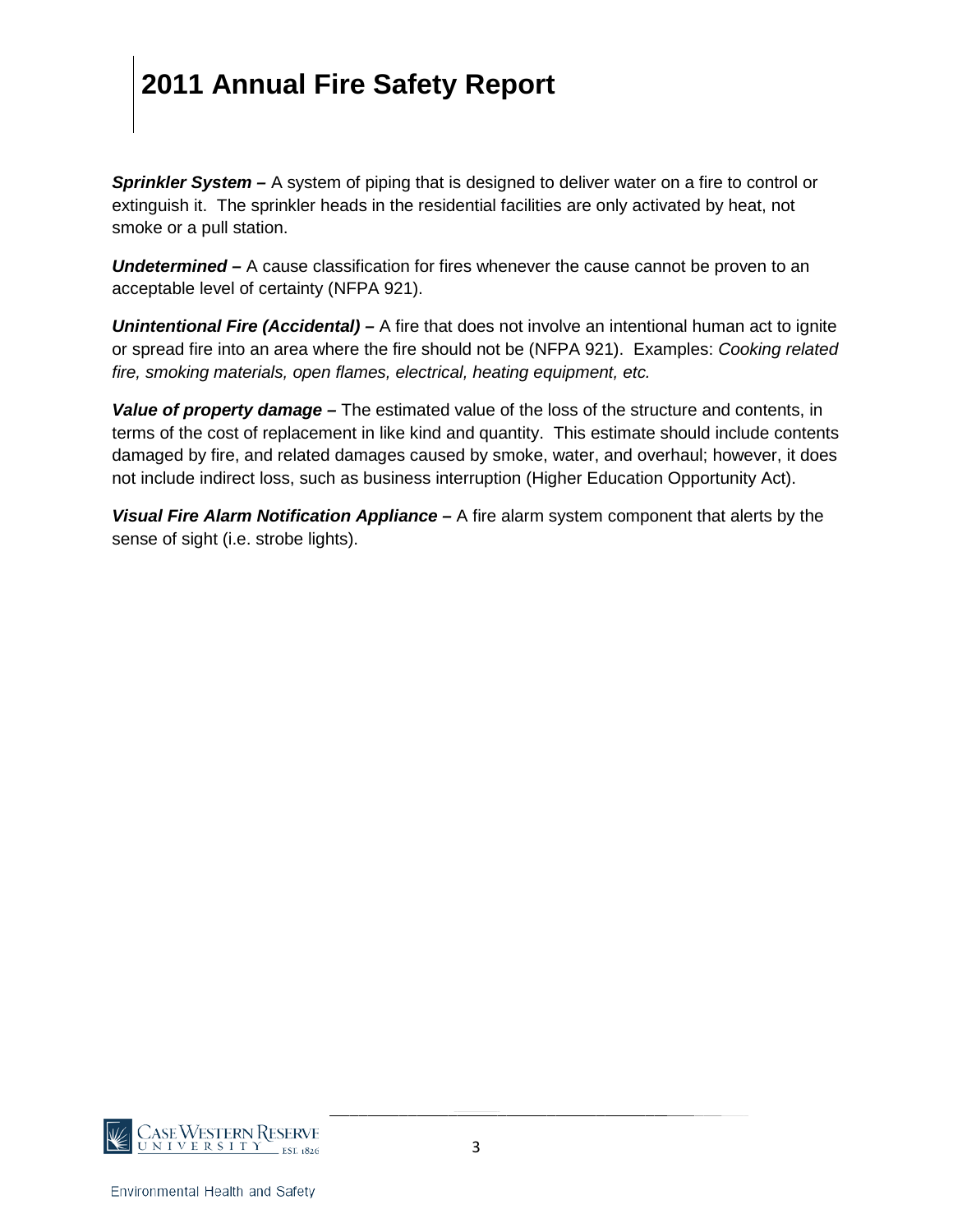### **Fire Safety Statistics for On-Campus Housing**

|                                                                                       |                                  |                                                  |                       | 2010                 |                                                                                      |                                                 |                                                                         |
|---------------------------------------------------------------------------------------|----------------------------------|--------------------------------------------------|-----------------------|----------------------|--------------------------------------------------------------------------------------|-------------------------------------------------|-------------------------------------------------------------------------|
| <b>Residential Facilities</b>                                                         | <b>Address</b>                   | <b>Total Fires in</b><br>Each<br><b>Building</b> | Fire<br><b>Number</b> | <b>Cause of Fire</b> | Number of Injuries That<br><b>Required Treatment at a</b><br><b>Medical Facility</b> | Number of<br><b>Deaths Related</b><br>to a Fire | Value of<br>Property<br>Damage<br><b>Caused by Fire</b><br>(in Dollars) |
| 1680 Building                                                                         | 1680 E. 117 <sup>th</sup> Street | $\Omega$                                         | $\Omega$              | N/A                  | N/A                                                                                  | N/A                                             | N/A                                                                     |
| 1727 E. 116 <sup>th</sup> St.                                                         | 1727 E. 116 <sup>th</sup> Street | $\mathbf 0$                                      | $\Omega$              | N/A                  | N/A                                                                                  | N/A                                             | N/A                                                                     |
| 1719 E. 116 <sup>th</sup> St.<br>(Occupied by Cleveland<br>Institute of Art students) | 1719 E.116 <sup>th</sup> Street  | $\Omega$                                         | $\Omega$              | N/A                  | N/A                                                                                  | N/A                                             | N/A                                                                     |
| Alumni House                                                                          | 2345 Murray Hill Drive           | $\mathbf 0$                                      | $\mathbf{0}$          | N/A                  | N/A                                                                                  | N/A                                             | N/A                                                                     |
| <b>Clarke Tower</b>                                                                   | 1596 E. 115 <sup>th</sup> Street | $\mathbf 0$                                      | $\mathbf 0$           | N/A                  | N/A                                                                                  | N/A                                             | N/A                                                                     |
| <b>Cutler House</b>                                                                   | 1616 E. 115 <sup>th</sup> Street | $\mathbf 0$                                      | $\mathbf 0$           | N/A                  | N/A                                                                                  | N/A                                             | N/A                                                                     |
| <b>Cutter House</b><br>(Occupied by Cleveland<br>Institute of Music<br>students)      | 11301 Juniper Road               | $\mathbf 0$                                      | $\mathbf 0$           | N/A                  | N/A                                                                                  | N/A                                             | N/A                                                                     |
| <b>Glaser House</b>                                                                   | 11900 Carlton Road               | $\Omega$                                         | $\Omega$              | N/A                  | N/A                                                                                  | N/A                                             | N/A                                                                     |
| <b>Hitchcock House</b>                                                                | 1626 E. 115 <sup>th</sup> Street | $\mathbf 0$                                      | $\mathbf 0$           | N/A                  | N/A                                                                                  | N/A                                             | N/A                                                                     |
| Howe House                                                                            | 2335 Murray Hill Road            | $\mathbf 0$                                      | $\mathbf{0}$          | N/A                  | N/A                                                                                  | N/A                                             | N/A                                                                     |

# CASEWESTERN RESERVE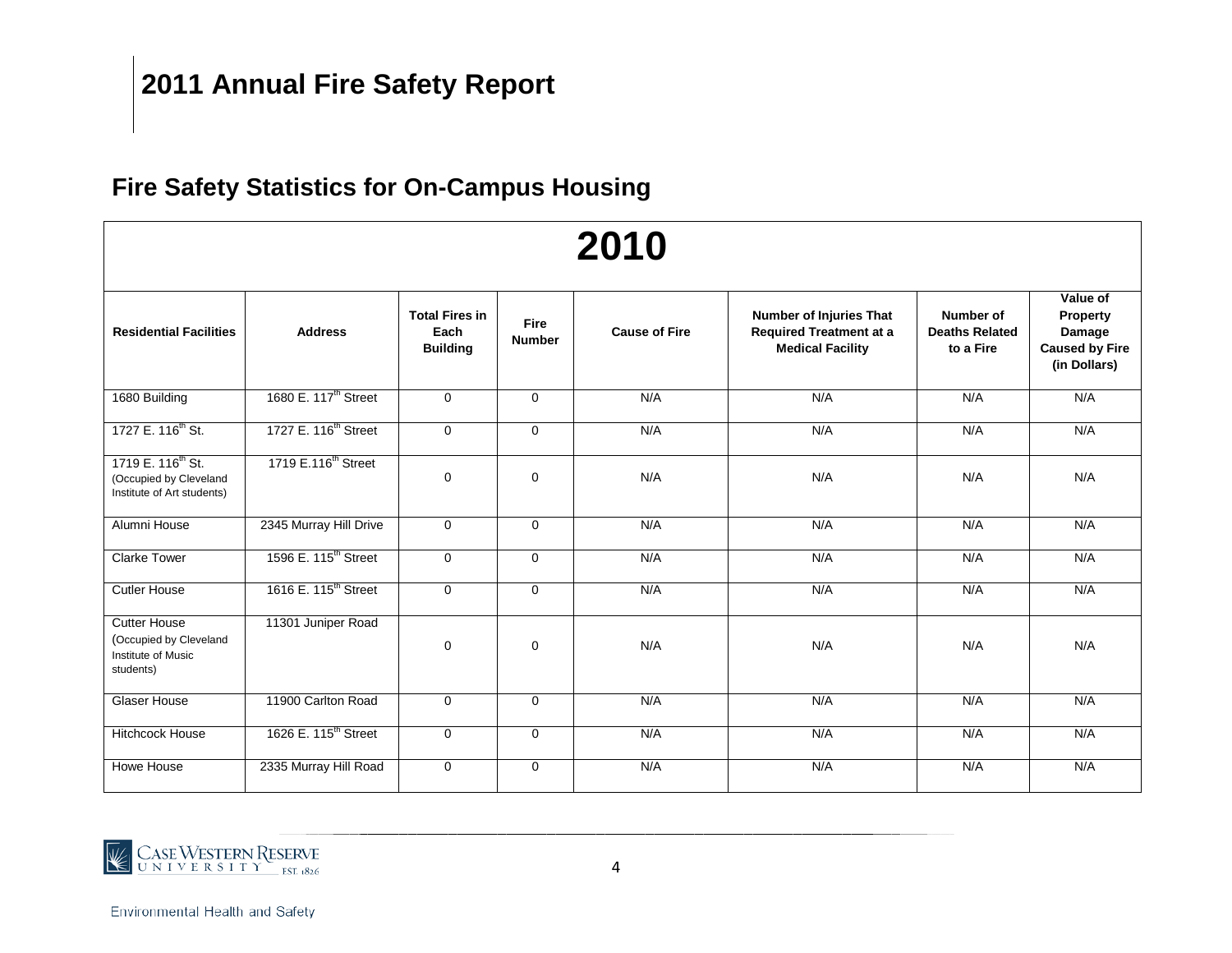|                               |                                  |                                                  |                              | 2010                                  |                                                                                             |                                                 |                                                                         |
|-------------------------------|----------------------------------|--------------------------------------------------|------------------------------|---------------------------------------|---------------------------------------------------------------------------------------------|-------------------------------------------------|-------------------------------------------------------------------------|
| <b>Residential Facilities</b> | <b>Address</b>                   | <b>Total Fires in</b><br>Each<br><b>Building</b> | <b>Fire</b><br><b>Number</b> | <b>Cause of Fire</b>                  | <b>Number of Injuries That</b><br><b>Required Treatment at a</b><br><b>Medical Facility</b> | Number of<br><b>Deaths Related</b><br>to a Fire | Value of<br>Property<br>Damage<br><b>Caused by Fire</b><br>(in Dollars) |
| Kusch House                   | 11904 Carlton Road               | $\Omega$                                         | $\Omega$                     | N/A                                   | N/A                                                                                         | N/A                                             | N/A                                                                     |
| <b>Michelson House</b>        | 11896 Carlton Road               | $\mathbf{0}$                                     | $\mathbf 0$                  | N/A                                   | N/A                                                                                         | N/A                                             | N/A                                                                     |
| NRV House 1                   | 1672 E. 117 <sup>th</sup> Street | $\mathbf 0$                                      | $\mathbf{0}$                 | N/A                                   | N/A                                                                                         | N/A                                             | N/A                                                                     |
| NRV House 2                   | 1697 E. 116 <sup>th</sup> Street | $\mathbf{0}$                                     | $\mathbf 0$                  | N/A                                   | N/A                                                                                         | N/A                                             | N/A                                                                     |
| NRV House 3                   | 1681 E. 116 <sup>th</sup> Street | $\mathbf{1}$                                     | 1                            | <b>Unintentional (Grease</b><br>fire) | $\mathbf 0$                                                                                 | $\mathbf 0$                                     | \$0.00                                                                  |
| NRV House 3A                  | 1677 E. 115 <sup>th</sup> Street | $\Omega$                                         | $\Omega$                     | N/A                                   | N/A                                                                                         | N/A                                             | N/A                                                                     |
| NRV House 4                   | 1665 E. 115 <sup>th</sup> Street | $\mathbf 0$                                      | $\mathbf 0$                  | N/A                                   | N/A                                                                                         | N/A                                             | N/A                                                                     |
| NRV House 5                   | 1641 E. 115 <sup>th</sup> Street | $\Omega$                                         | $\Omega$                     | N/A                                   | N/A                                                                                         | N/A                                             | N/A                                                                     |
| NRV House 6                   | 1623 E. 115 <sup>th</sup> Street | $\mathbf{0}$                                     | $\mathbf 0$                  | N/A                                   | N/A                                                                                         | N/A                                             | N/A                                                                     |
| NRV House 7                   | 1611 E. 115 <sup>th</sup> Street | $\mathbf 0$                                      | $\mathbf{0}$                 | N/A                                   | N/A                                                                                         | N/A                                             | N/A                                                                     |
| Norton House                  | 11443 Juniper Road               | $\mathbf{0}$                                     | 0                            | N/A                                   | N/A                                                                                         | N/A                                             | N/A                                                                     |
| Pierce House                  | 1636 E. 115 <sup>th</sup> Street | $\mathbf 0$                                      | $\mathbf 0$                  | N/A                                   | N/A                                                                                         | N/A                                             | N/A                                                                     |

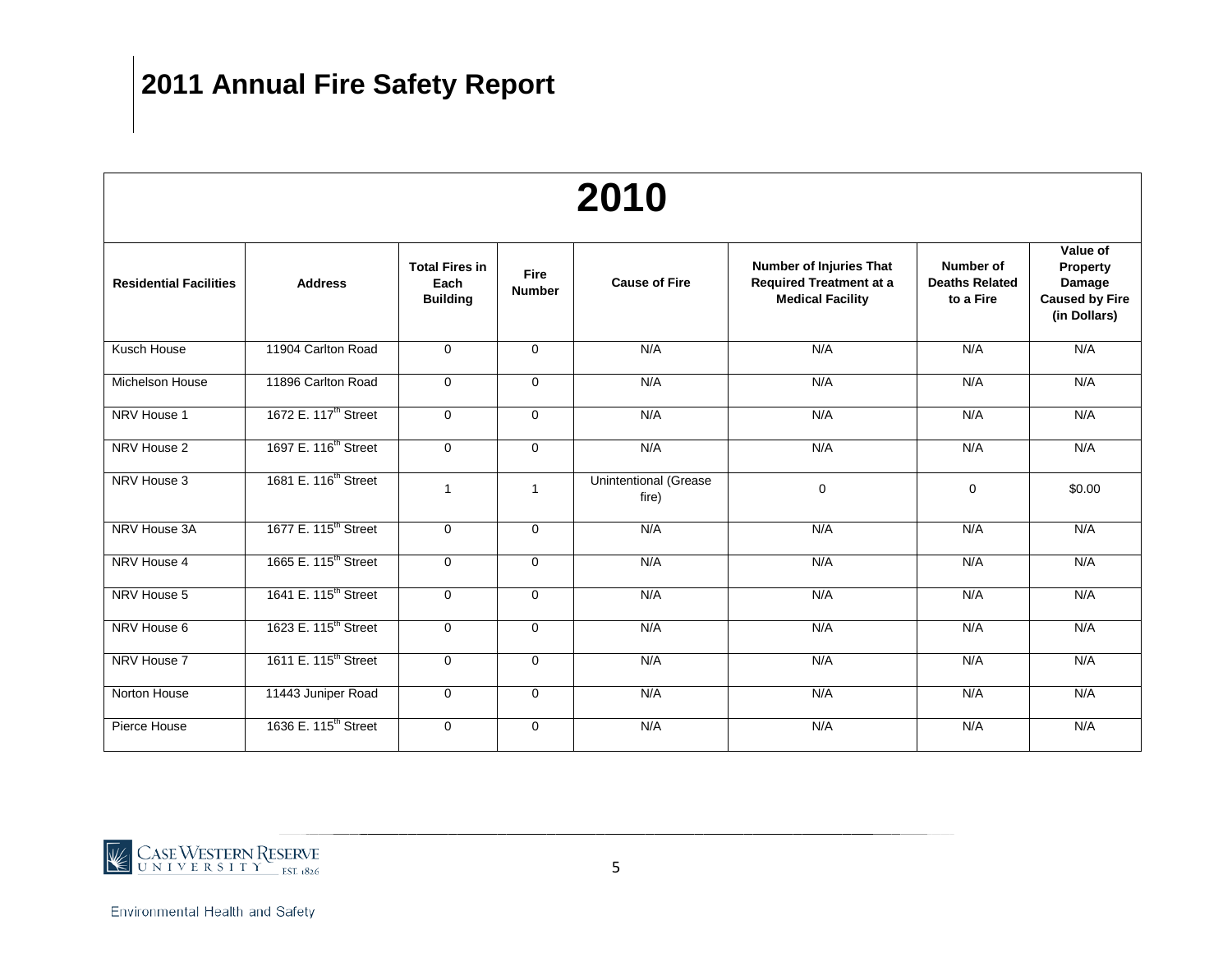|                                                                             |                                                 |                                                  |                       | 2010                            |                                                                                      |                                                 |                                                         |
|-----------------------------------------------------------------------------|-------------------------------------------------|--------------------------------------------------|-----------------------|---------------------------------|--------------------------------------------------------------------------------------|-------------------------------------------------|---------------------------------------------------------|
| <b>Residential Facilities</b>                                               | <b>Address</b>                                  | <b>Total Fires in</b><br>Each<br><b>Building</b> | Fire<br><b>Number</b> | <b>Cause of Fire</b>            | Number of Injuries That<br><b>Required Treatment at a</b><br><b>Medical Facility</b> | Number of<br><b>Deaths Related</b><br>to a Fire | Value of<br>Property<br>Damage<br><b>Caused by Fire</b> |
| Raymond House                                                               | 11447 Juniper Road                              | $\mathbf{0}$                                     | $\overline{0}$        | N/A                             | N/A                                                                                  | N/A                                             | N/A                                                     |
| Recovery House                                                              | 2272 Murray Hill Road                           | $\Omega$                                         | $\Omega$              | N/A                             | N/A                                                                                  | N/A                                             | N/A                                                     |
| Sherman House                                                               | 11439 Juniper Road                              | $\mathbf{0}$                                     | $\Omega$              | N/A                             | N/A                                                                                  | N/A                                             | N/A                                                     |
| Smith House                                                                 | 11311 Juniper Road                              | $\mathbf 0$                                      | $\mathbf 0$           | N/A                             | N/A                                                                                  | N/A                                             | N/A                                                     |
| <b>Staley House</b>                                                         | 2365 Murray Hill Road                           | $\mathbf 0$                                      | $\mathbf 0$           | N/A                             | N/A                                                                                  | N/A                                             | N/A                                                     |
| <b>Storrs House</b>                                                         | 1615 Mistletoe Drive                            | $\mathbf 0$                                      | $\mathbf 0$           | N/A                             | N/A                                                                                  |                                                 | N/A                                                     |
| <b>Taft House</b>                                                           | 11341 Juniper Road                              | $\mathbf 0$                                      | $\mathbf 0$           | N/A                             | N/A                                                                                  | N/A                                             | N/A                                                     |
| <b>Taplin House</b><br>(occupied by Cleveland<br>Institute of Art students) | 11331 Juniper Road                              | $\Omega$                                         | $\Omega$              | N/A                             | N/A                                                                                  | N/A                                             | N/A                                                     |
| The Noble Building                                                          | 1720-1728 E. 116 <sup>th</sup><br><b>Street</b> | $\mathbf 0$                                      | $\Omega$              | N/A                             | N/A                                                                                  | N/A                                             | N/A                                                     |
| <b>Tippit House</b>                                                         | 2355 Murray Hill Road                           | $\mathbf{1}$                                     | $\mathbf{1}$          | Unintentional (Fire in<br>oven) | $\mathbf 0$                                                                          | $\mathbf 0$                                     | \$0.00                                                  |
| <b>Twin Gables</b>                                                          | 1715 E. 115 <sup>th</sup> Street                | $\mathbf 0$                                      | $\mathbf 0$           | N/A                             | N/A                                                                                  | N/A                                             | N/A                                                     |
| <b>Tyler House</b>                                                          | 11435 Juniper Road                              | $\mathbf 0$                                      | $\mathbf 0$           | N/A                             | N/A                                                                                  | N/A                                             | N/A                                                     |
| Alpha Chi Omega                                                             | 11421 Bellflower                                | $\mathbf 0$                                      | 0                     | N/A                             | N/A                                                                                  | N/A                                             | N/A                                                     |

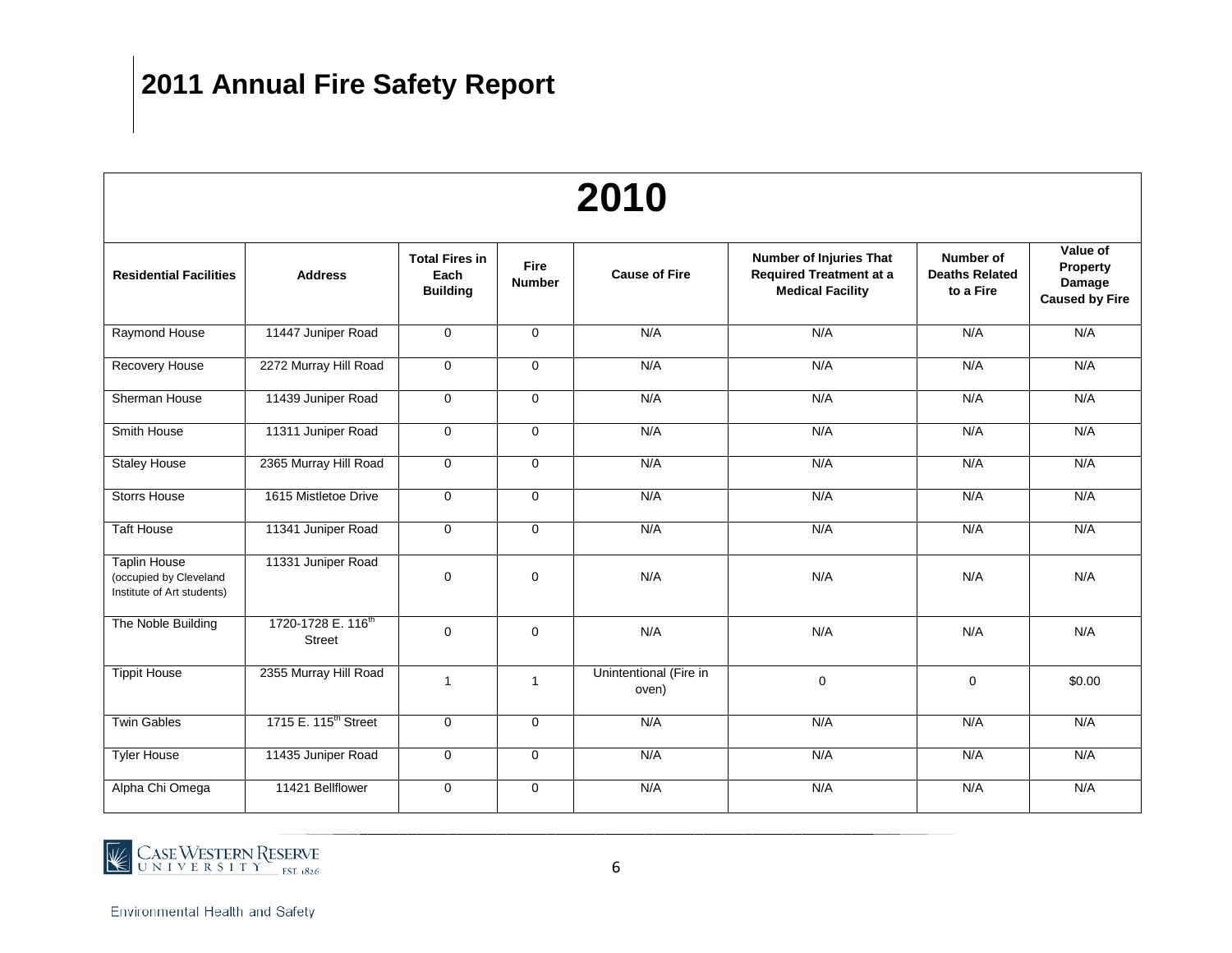|                                      |                               |                                                  |                              | 2010                            |                                                                                      |                                                 |                                                                         |
|--------------------------------------|-------------------------------|--------------------------------------------------|------------------------------|---------------------------------|--------------------------------------------------------------------------------------|-------------------------------------------------|-------------------------------------------------------------------------|
| <b>Residential Facilities</b>        | <b>Address</b>                | <b>Total Fires in</b><br>Each<br><b>Building</b> | <b>Fire</b><br><b>Number</b> | <b>Cause of Fire</b>            | Number of Injuries That<br><b>Required Treatment at a</b><br><b>Medical Facility</b> | Number of<br><b>Deaths Related</b><br>to a Fire | Value of<br>Property<br>Damage<br><b>Caused by Fire</b><br>(in Dollars) |
| Alpha Phi                            | 11116 Magnolia Drive          | $\mathbf 0$                                      | $\Omega$                     | N/A                             | N/A                                                                                  | N/A                                             | N/A                                                                     |
| Sigma Phi<br>Epsilon/Beta Theta Pi   | 2255/2253 Murray Hill<br>Road | $\mathbf 0$                                      | $\mathbf{0}$                 | N/A                             | N/A                                                                                  | N/A                                             | N/A                                                                     |
| Delta Gamma                          | 2265 Murray Hill Road         | $\mathbf 0$                                      | $\Omega$                     | N/A                             | N/A                                                                                  | N/A                                             | N/A                                                                     |
| Phi Kappa Tau/Sigma<br>Chi           | 11909/11911 Carlton<br>Road   | $\mathbf 0$                                      | $\mathbf 0$                  | N/A                             | N/A                                                                                  |                                                 | N/A                                                                     |
| Phi Delta Theta                      | 2225 Murray Hill Road         | $\mathbf 0$                                      | $\Omega$                     | N/A                             | N/A                                                                                  | N/A                                             | N/A                                                                     |
| Phi Kappa Psi/Delta<br>Kappa Upsilon | 11915/11913 Carlton<br>Road   | $\mathbf 0$                                      | $\mathbf{0}$                 | N/A                             | N/A                                                                                  | N/A                                             | N/A                                                                     |
| Phi Mu                               | 11418 Bellflower Road         | $\mathbf 0$                                      | $\Omega$                     | N/A                             | N/A                                                                                  | N/A                                             | N/A                                                                     |
| Phi Sigma Rho                        | 11901 Carlton Road            | $\mathbf 0$                                      | $\mathbf 0$                  | N/A                             | N/A                                                                                  | N/A                                             | N/A                                                                     |
| Sigma Nu                             | 2235 Murray Hill Road         | $\mathbf 0$                                      | $\mathbf 0$                  | N/A                             | N/A                                                                                  | N/A                                             | N/A                                                                     |
| Sigma Psi/Kappa<br>Alpha Theta       | 11921/11923 Carlton<br>Road   | $\overline{1}$                                   | $\mathbf{1}$                 | Unintentional (Fire in<br>oven) | $\mathbf 0$                                                                          | $\mathbf 0$                                     | \$0.00                                                                  |
| Theta Chi                            | 11136 Magnolia Drive          | $\mathbf 0$                                      | $\mathbf 0$                  | N/A                             | N/A                                                                                  | N/A                                             | N/A                                                                     |
| Zeta Psi                             | 11925 Carlton Road            | $\mathbf 0$                                      | $\mathbf 0$                  | N/A                             | N/A                                                                                  | N/A                                             | N/A                                                                     |

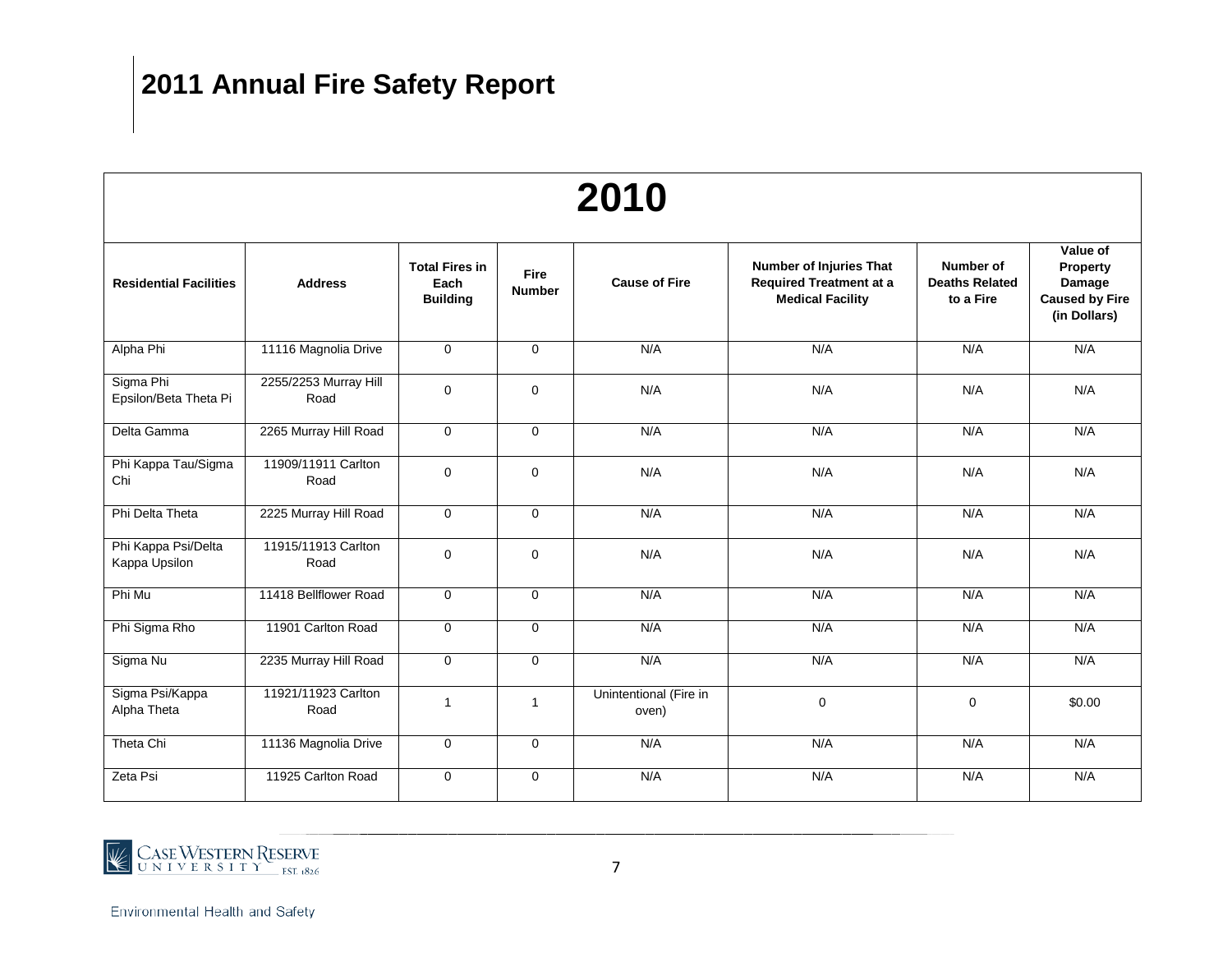|                                                                                       |                                  |                                                  |                              | 2009                                  |                                                                                             |                                                 |                                                                         |
|---------------------------------------------------------------------------------------|----------------------------------|--------------------------------------------------|------------------------------|---------------------------------------|---------------------------------------------------------------------------------------------|-------------------------------------------------|-------------------------------------------------------------------------|
| <b>Residential Facilities</b>                                                         | <b>Address</b>                   | <b>Total Fires in</b><br>Each<br><b>Building</b> | <b>Fire</b><br><b>Number</b> | <b>Cause of Fire</b>                  | <b>Number of Injuries That</b><br><b>Required Treatment at a</b><br><b>Medical Facility</b> | Number of<br><b>Deaths Related</b><br>to a Fire | Value of<br>Property<br>Damage<br><b>Caused by Fire</b><br>(in Dollars) |
| 1680 Building                                                                         | 1680 E. 117 <sup>th</sup> Street | $\Omega$                                         | $\Omega$                     | N/A                                   | N/A                                                                                         | N/A                                             | N/A                                                                     |
| 1727 E. 116 <sup>th</sup> St.                                                         | 1727 E. 116 <sup>th</sup> Street | $\mathbf{1}$                                     | $\mathbf{1}$                 | Unintentional (Electrical)            | $\mathbf 0$                                                                                 | $\mathbf 0$                                     | \$700.00                                                                |
| 1719 E. 116 <sup>th</sup> St.<br>(Occupied by Cleveland<br>Institute of Art students) | 1719 E.116 <sup>th</sup> Street  | $\Omega$                                         | 0                            | N/A                                   | N/A                                                                                         | N/A                                             | N/A                                                                     |
| Alumni House                                                                          | 2345 Murray Hill Drive           | $\mathbf 0$                                      | $\overline{0}$               | N/A                                   | N/A                                                                                         | N/A                                             | N/A                                                                     |
| <b>Clarke Tower</b>                                                                   | 1596 E. 115 <sup>th</sup> Street | $\Omega$                                         | $\Omega$                     | N/A                                   | N/A                                                                                         | N/A                                             | N/A                                                                     |
| <b>Cutler House</b>                                                                   | 1616 E. 115 <sup>th</sup> Street | $\Omega$                                         | $\Omega$                     | N/A                                   | N/A                                                                                         | N/A                                             | N/A                                                                     |
| <b>Cutter House</b><br>(Occupied by Cleveland<br>Institute of Music<br>students)      | 11301 Juniper Road               | 0                                                | 0                            | N/A                                   | N/A                                                                                         | N/A                                             | N/A                                                                     |
| Glaser House                                                                          | 11900 Carlton Road               | $\mathbf{1}$                                     | $\mathbf{1}$                 | <b>Unintentional (Grease</b><br>fire) | $\pmb{0}$                                                                                   | $\mathbf 0$                                     | \$0.00                                                                  |
| Hitchcock House                                                                       | 1626 E. 115 <sup>th</sup> Street | $\mathbf 0$                                      | 0                            | N/A                                   | N/A                                                                                         | N/A                                             | N/A                                                                     |
| Howe House                                                                            | 2335 Murray Hill Road            | $\mathbf 0$                                      | $\overline{0}$               | N/A                                   | N/A                                                                                         | N/A                                             | N/A                                                                     |
| Kusch House                                                                           | 11904 Carlton Road               | $\mathbf 0$                                      | 0                            | N/A                                   | N/A                                                                                         | N/A                                             | N/A                                                                     |

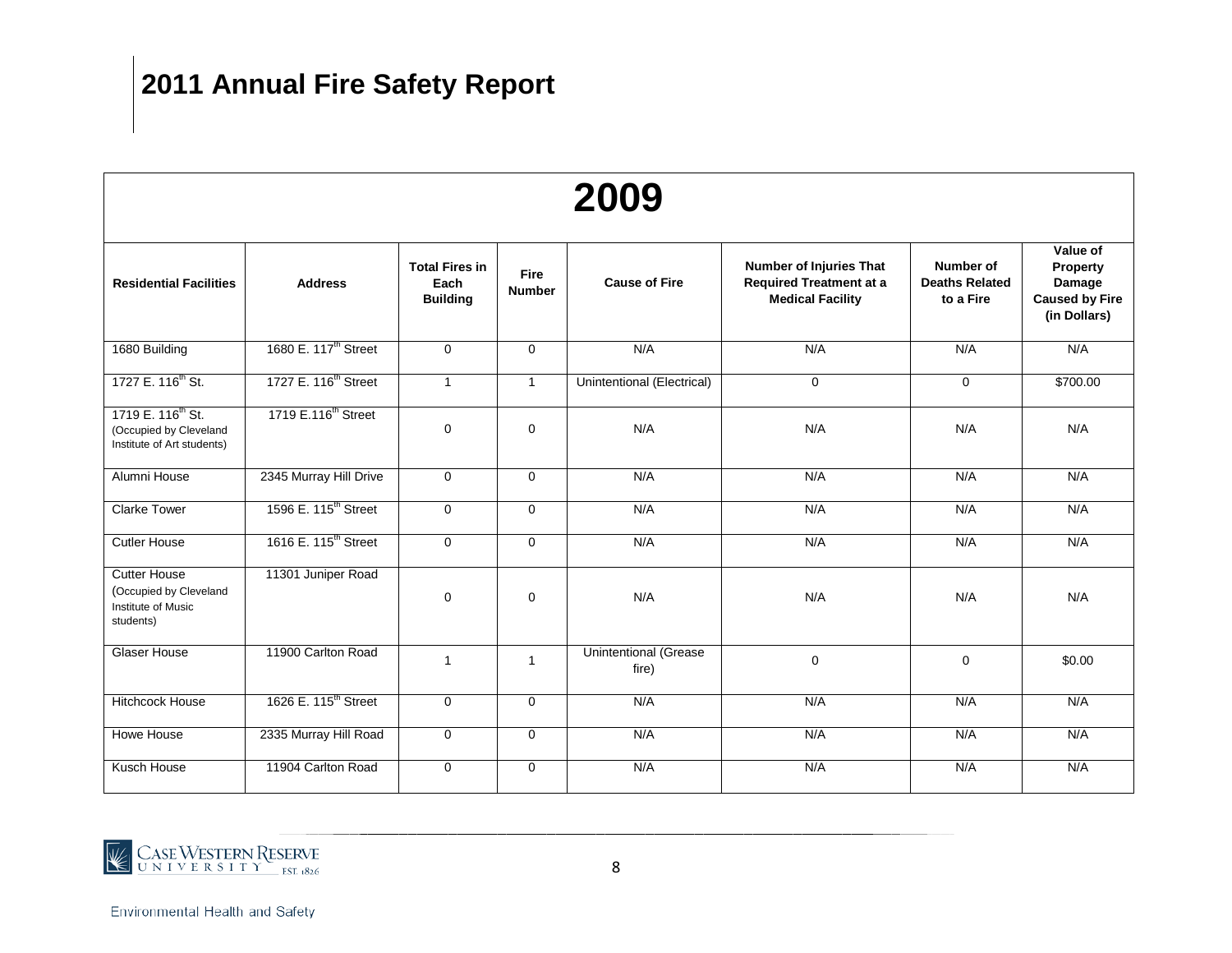|                               |                                  |                                                  |                              | 2009                                  |                                                                                             |                                                 |                                                                         |
|-------------------------------|----------------------------------|--------------------------------------------------|------------------------------|---------------------------------------|---------------------------------------------------------------------------------------------|-------------------------------------------------|-------------------------------------------------------------------------|
| <b>Residential Facilities</b> | <b>Address</b>                   | <b>Total Fires in</b><br>Each<br><b>Building</b> | <b>Fire</b><br><b>Number</b> | <b>Cause of Fire</b>                  | <b>Number of Injuries That</b><br><b>Required Treatment at a</b><br><b>Medical Facility</b> | Number of<br><b>Deaths Related</b><br>to a Fire | Value of<br>Property<br>Damage<br><b>Caused by Fire</b><br>(in Dollars) |
| Michelson House               | 11896 Carlton Road               | $\mathbf 0$                                      | $\mathbf 0$                  | N/A                                   | N/A                                                                                         | N/A                                             | N/A                                                                     |
| NRV House 1                   | 1672 E. 117 <sup>th</sup> Street | $\Omega$                                         | $\mathbf 0$                  | N/A                                   | N/A                                                                                         | N/A                                             | N/A                                                                     |
| NRV House 2                   | 1697 E. 116 <sup>th</sup> Street | $\Omega$                                         | $\mathbf 0$                  | N/A                                   | N/A                                                                                         | N/A                                             | N/A                                                                     |
| NRV House 3                   | 1681 E. 116 <sup>th</sup> Street | $\mathbf{1}$                                     | $\mathbf{1}$                 | Unintentional (Plastic on<br>stove)   | $\mathbf 0$                                                                                 | $\mathbf 0$                                     | \$400.00                                                                |
| NRV House 3A                  | 1677 E. 115 <sup>th</sup> Street | $\mathbf 0$                                      | $\Omega$                     | N/A                                   | N/A                                                                                         | N/A                                             | N/A                                                                     |
| NRV House 4                   | 1665 E. 115 <sup>th</sup> Street | $\mathbf 0$                                      | $\mathbf 0$                  | N/A                                   | N/A                                                                                         | N/A                                             | N/A                                                                     |
| NRV House 5                   | 1641 E. 115 <sup>th</sup> Street | $\mathbf{1}$                                     | $\mathbf{1}$                 | Unintentional<br>(Notebooks on stove) | $\mathbf 0$                                                                                 | 0                                               | \$50.00                                                                 |
| NRV House 6                   | 1623 E. 115 <sup>th</sup> Street | $\mathbf 0$                                      | $\mathbf 0$                  | N/A                                   | N/A                                                                                         | N/A                                             | N/A                                                                     |
| NRV House 7                   | 1611 E. 115 <sup>th</sup> Street | $\Omega$                                         | $\Omega$                     | N/A                                   | N/A                                                                                         | N/A                                             | N/A                                                                     |
| Norton House                  | 11443 Juniper Road               | $\Omega$                                         | $\Omega$                     | N/A                                   | N/A                                                                                         | N/A                                             | N/A                                                                     |
| Pierce House                  | 1636 E. 115 <sup>th</sup> Street | $\mathbf 0$                                      | $\mathbf 0$                  | N/A                                   | N/A                                                                                         | N/A                                             | N/A                                                                     |
| Raymond House                 | 11447 Juniper Road               | 1                                                | $\mathbf{1}$                 | Unintentional (Fire in<br>microwave)  | $\mathbf 0$                                                                                 | $\mathbf 0$                                     | \$100                                                                   |

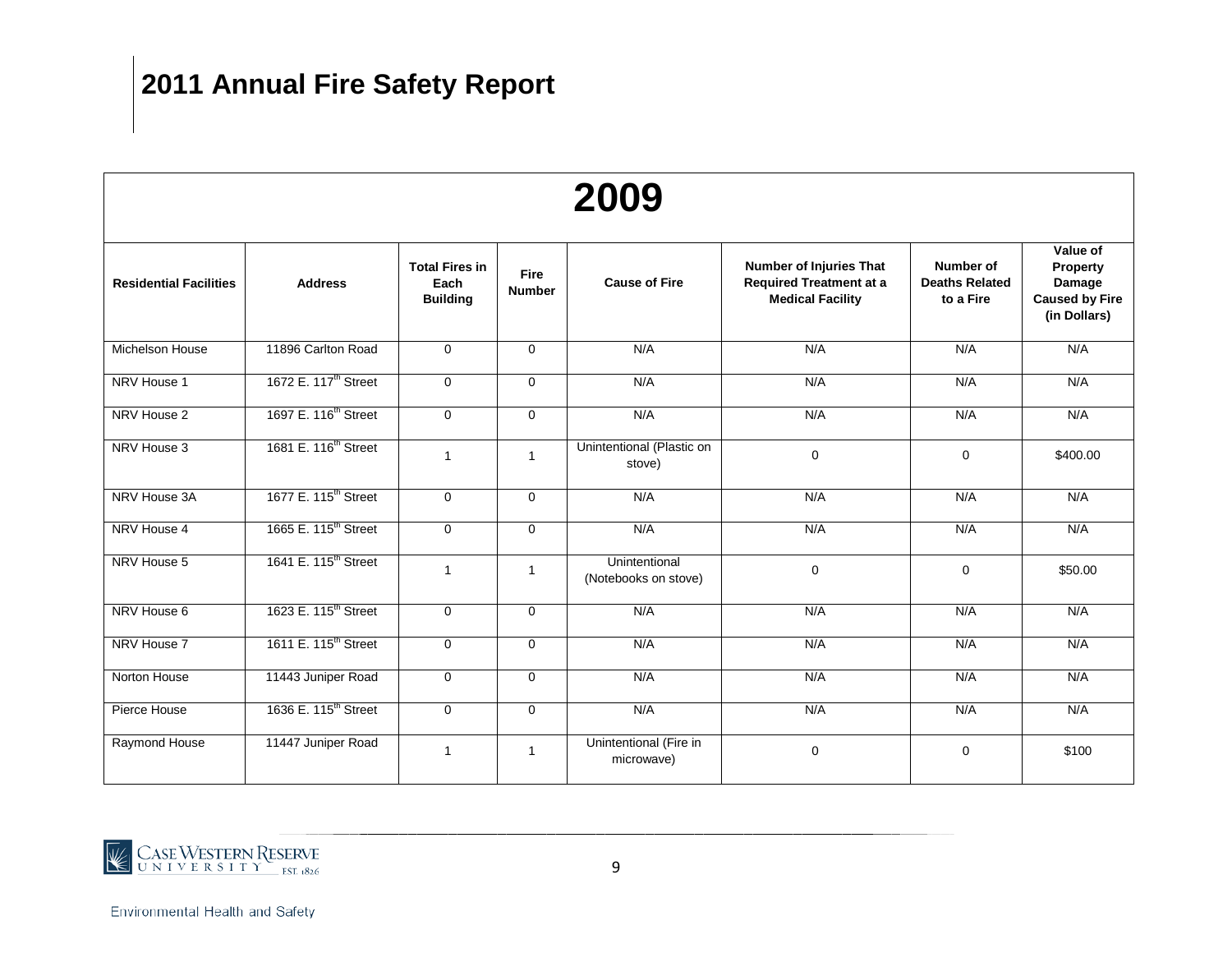|                                                                             |                                                 |                                                  |                              | 2009                                 |                                                                                             |                                                 |                                                                         |
|-----------------------------------------------------------------------------|-------------------------------------------------|--------------------------------------------------|------------------------------|--------------------------------------|---------------------------------------------------------------------------------------------|-------------------------------------------------|-------------------------------------------------------------------------|
| <b>Residential Facilities</b>                                               | <b>Address</b>                                  | <b>Total Fires in</b><br>Each<br><b>Building</b> | <b>Fire</b><br><b>Number</b> | <b>Cause of Fire</b>                 | <b>Number of Injuries That</b><br><b>Required Treatment at a</b><br><b>Medical Facility</b> | Number of<br><b>Deaths Related</b><br>to a Fire | Value of<br>Property<br>Damage<br><b>Caused by Fire</b><br>(in Dollars) |
| Recovery House                                                              | 2272 Murray Hill Road                           | $\mathbf 0$                                      | $\mathbf 0$                  | N/A                                  | N/A                                                                                         | N/A                                             | N/A                                                                     |
| Sherman House                                                               | 11439 Juniper Road                              | $\mathbf 0$                                      | $\mathbf 0$                  | N/A                                  | N/A                                                                                         | N/A                                             | N/A                                                                     |
| Smith House                                                                 | 11311 Juniper Road                              | $\mathbf 0$                                      | $\mathbf 0$                  | N/A                                  | N/A                                                                                         | N/A                                             | N/A                                                                     |
| <b>Staley House</b>                                                         | 2365 Murray Hill Road                           | $\mathbf 0$                                      | $\mathbf 0$                  | N/A                                  | N/A                                                                                         | N/A                                             | N/A                                                                     |
| <b>Storrs House</b>                                                         | 1615 Mistletoe Drive                            | $\Omega$                                         | $\Omega$                     | N/A<br>N/A                           |                                                                                             | N/A                                             | N/A                                                                     |
| <b>Taft House</b>                                                           | 11341 Juniper Road                              | $\mathbf 0$                                      | $\Omega$                     | N/A                                  | N/A                                                                                         | N/A                                             | N/A                                                                     |
| <b>Taplin House</b><br>(occupied by Cleveland<br>Institute of Art students) | 11331 Juniper Road                              | $\mathbf 0$                                      | $\mathbf 0$                  | N/A                                  | N/A                                                                                         | N/A                                             | N/A                                                                     |
| The Noble Building                                                          | 1720-1728 E. 116 <sup>th</sup><br><b>Street</b> | $\Omega$                                         | $\Omega$                     | N/A                                  | N/A                                                                                         | N/A                                             | N/A                                                                     |
| <b>Tippit House</b>                                                         | 2355 Murray Hill Road                           | $\mathbf 0$                                      | $\mathbf 0$                  | N/A                                  | N/A                                                                                         | N/A                                             | N/A                                                                     |
| <b>Twin Gables</b>                                                          | 1715 E. 115 <sup>th</sup> Street                | $\mathbf 0$                                      | $\mathbf 0$                  | N/A                                  | N/A                                                                                         | N/A                                             | N/A                                                                     |
| <b>Tyler House</b>                                                          | 11435 Juniper Road                              | $\mathbf{1}$                                     | $\mathbf{1}$                 | Unintentional (Fire in<br>microwave) | $\mathbf 0$                                                                                 | 0                                               | \$100                                                                   |
| Alpha Chi Omega                                                             | 11421 Bellflower                                | $\Omega$                                         | $\Omega$                     | N/A                                  | N/A                                                                                         | N/A                                             | N/A                                                                     |

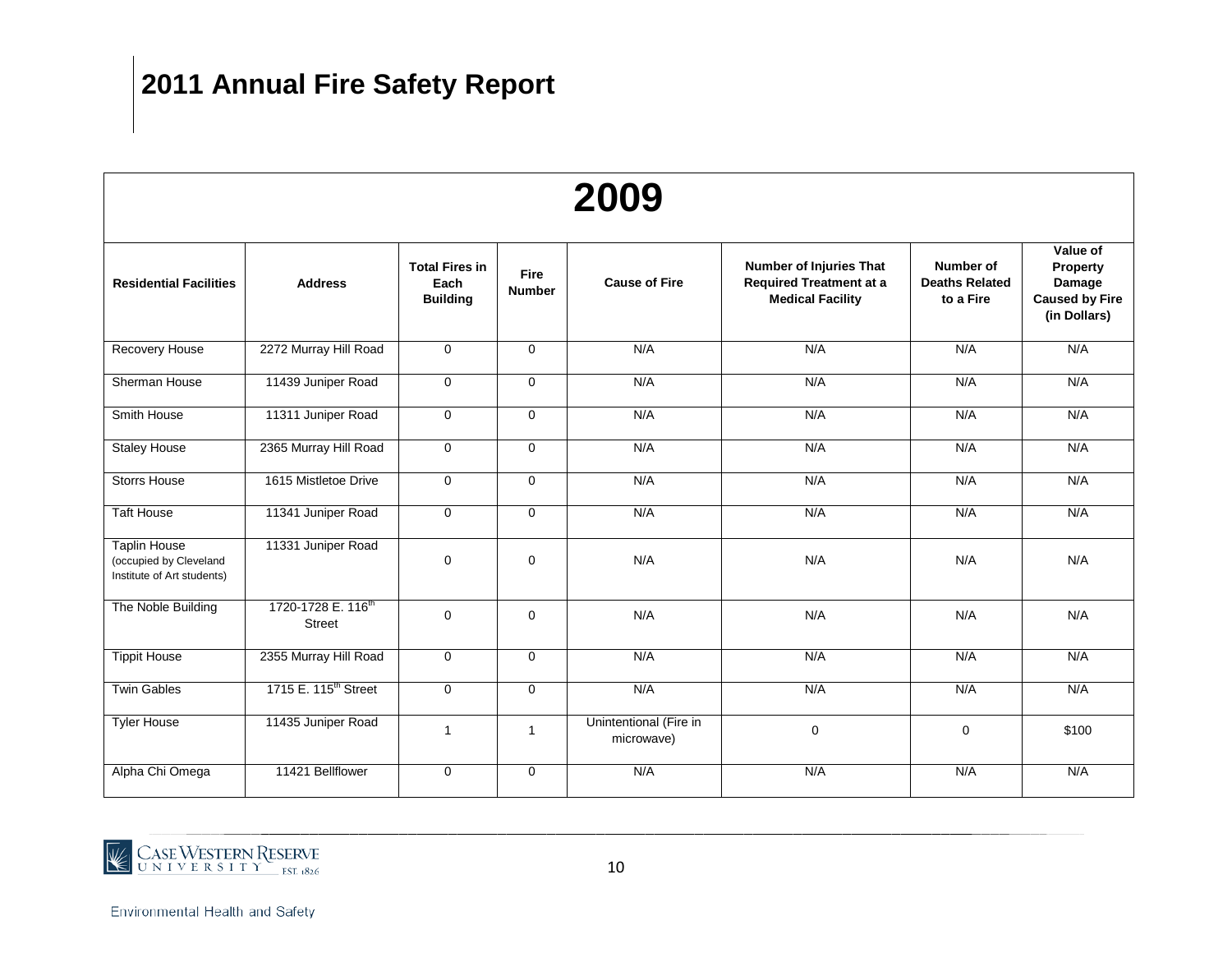|                                      |                               |                                                  |                              | 2009                    |                                                                                             |                                                 |                                                                         |
|--------------------------------------|-------------------------------|--------------------------------------------------|------------------------------|-------------------------|---------------------------------------------------------------------------------------------|-------------------------------------------------|-------------------------------------------------------------------------|
| <b>Residential Facilities</b>        | <b>Address</b>                | <b>Total Fires in</b><br>Each<br><b>Building</b> | <b>Fire</b><br><b>Number</b> | <b>Cause of Fire</b>    | <b>Number of Injuries That</b><br><b>Required Treatment at a</b><br><b>Medical Facility</b> | Number of<br><b>Deaths Related</b><br>to a Fire | Value of<br>Property<br>Damage<br><b>Caused by Fire</b><br>(in Dollars) |
| Alpha Phi                            | 11116 Magnolia Drive          | $\mathbf 0$                                      | $\Omega$                     | N/A                     | N/A                                                                                         | N/A                                             | N/A                                                                     |
| Sigma Phi<br>Epsilon/Beta Theta Pi   | 2255/2253 Murray Hill<br>Road | $\mathbf 0$                                      | $\Omega$                     | N/A                     | N/A                                                                                         | N/A                                             | N/A                                                                     |
| Delta Gamma                          | 2265 Murray Hill Road         | $\mathbf{0}$                                     | $\mathbf 0$                  | N/A                     | N/A                                                                                         | N/A                                             | N/A                                                                     |
| Phi Kappa Tau/Sigma<br>Chi           | 11909/11911 Carlton<br>Road   | $\mathbf 0$                                      | $\mathbf 0$                  | N/A<br>N/A              |                                                                                             | N/A                                             | N/A                                                                     |
| Phi Delta Theta                      | 2225 Murray Hill Road         | $\overline{0}$                                   | $\overline{0}$               | N/A                     | N/A                                                                                         | N/A                                             | N/A                                                                     |
| Phi Kappa Psi/Delta<br>Kappa Upsilon | 11915/11913 Carlton<br>Road   | $\mathbf 0$                                      | $\mathbf 0$                  | N/A                     | N/A                                                                                         | N/A                                             | N/A                                                                     |
| Phi Mu                               | 11418 Bellflower Road         | $\mathbf 0$                                      | $\mathbf 0$                  | N/A                     | N/A                                                                                         | N/A                                             | N/A                                                                     |
| Phi Sigma Rho                        | 11901 Carlton Road            | $\mathbf 0$                                      | $\mathbf 0$                  | N/A                     | N/A                                                                                         | N/A                                             | N/A                                                                     |
| Sigma Nu                             | 2235 Murray Hill Road         | $\mathbf{1}$                                     | $\mathbf{1}$                 | Accidental (Open flame) | $\mathbf 0$                                                                                 | $\mathbf 0$                                     | \$150,000                                                               |
| Sigma Psi/Kappa<br>Alpha Theta       | 11921/11923 Carlton<br>Road   | $\mathbf{0}$                                     | $\Omega$                     | N/A                     | N/A                                                                                         | N/A                                             | N/A                                                                     |
| Theta Chi                            | 11136 Magnolia Drive          | $\mathbf 0$                                      | $\mathbf 0$                  | N/A                     | N/A                                                                                         | N/A                                             | N/A                                                                     |
| Zeta Psi                             | 11925 Carlton Road            | $\Omega$                                         | $\Omega$                     | N/A                     | N/A                                                                                         | N/A                                             | N/A                                                                     |

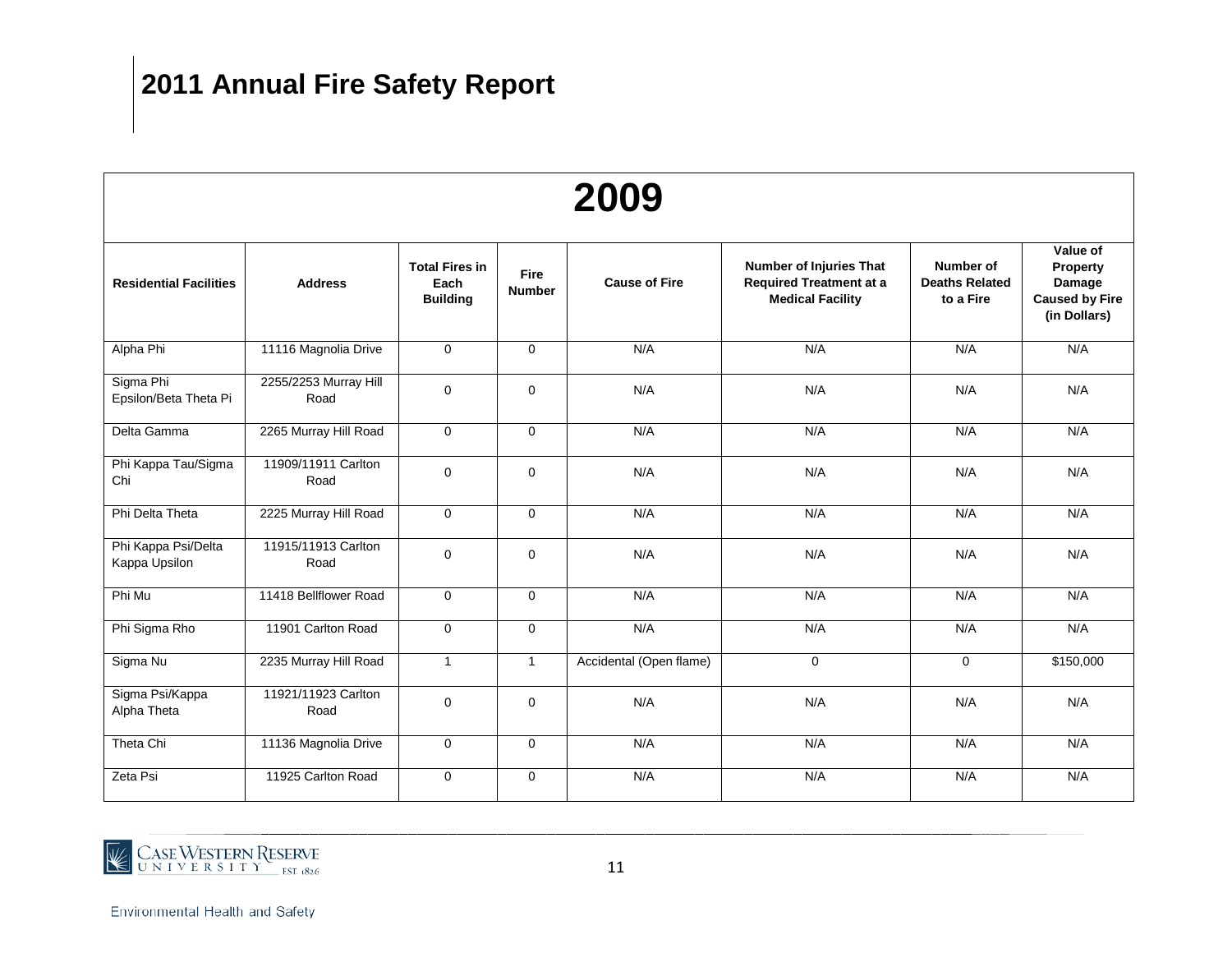#### **Description of Fire Protection Systems in On-Campus Housing**

| <b>On-Campus</b><br><b>Housing</b><br><b>Facilities</b>                                                      | Monitored by CWRU<br>Fire Alarm System<br><u>P</u> | Smoke Detectors (Fire<br>Alarm Initiating)    | Single Station, Non-<br>Fire Alarm Initiating)<br><b>Smoke Detectors</b> | <b>Heat Detectors</b>   | Bell, Horn, Message,<br>Notification System<br><b>Audible Fire Alarm</b><br>Tones. etc.) | Notification System<br>Visual Fire Alarm<br>(Strobes) | (Fully Sprinklered<br>Sprinkler System<br>unless noted) | <b>Suppression System</b><br><b>Kitchen Hood</b> | Fire Extinguishers      | Walls, & Partitions<br>Fire Rated Doors, | # of Fire Drills |
|--------------------------------------------------------------------------------------------------------------|----------------------------------------------------|-----------------------------------------------|--------------------------------------------------------------------------|-------------------------|------------------------------------------------------------------------------------------|-------------------------------------------------------|---------------------------------------------------------|--------------------------------------------------|-------------------------|------------------------------------------|------------------|
| 1680 Building                                                                                                | X                                                  | χ<br><b>Hallways</b><br>Only                  | X                                                                        | X                       | X                                                                                        | X                                                     |                                                         |                                                  | X                       |                                          | 4                |
| 1727 E. 116 <sup>th</sup><br><b>Street</b>                                                                   | X                                                  | X<br><b>Hallways</b><br>Only                  | Χ                                                                        | Χ                       | X                                                                                        | X                                                     |                                                         |                                                  | X                       |                                          | 4                |
| 1719 E. 116 <sup>th</sup><br><b>Street</b><br>(occupied by<br><b>Cleveland Institute</b><br>of Art students) | Χ                                                  | $\pmb{\mathsf{X}}$<br><b>Hallways</b><br>Only | Χ                                                                        | X                       | X                                                                                        | Χ                                                     |                                                         |                                                  | x                       |                                          | 4                |
| <b>Alumni House</b>                                                                                          | x                                                  | χ                                             |                                                                          | x                       | X                                                                                        | $\overline{\mathbf{x}}$                               |                                                         | X                                                | Χ                       | $\overline{\mathbf{x}}$                  | 4                |
| <b>Clarke Tower</b>                                                                                          | χ                                                  | Χ                                             |                                                                          |                         | X                                                                                        | $\overline{\mathbf{x}}$                               | X                                                       | $\overline{\mathbf{x}}$                          | $\overline{\mathbf{x}}$ | χ                                        | 4                |
| Cutler                                                                                                       | X                                                  | X                                             |                                                                          | X                       | X                                                                                        | χ                                                     |                                                         | $\overline{\mathsf{x}}$                          | $\overline{\mathbf{x}}$ | X                                        | 4                |
| <b>Cutter</b>                                                                                                |                                                    |                                               |                                                                          |                         |                                                                                          |                                                       |                                                         |                                                  |                         |                                          |                  |
| (occupied by<br><b>Cleveland Institute</b><br>of Music students)                                             | X                                                  | X                                             |                                                                          | X                       | X                                                                                        | X                                                     |                                                         | X                                                | x                       | X                                        | 4                |
| Glaser                                                                                                       | X                                                  | X                                             |                                                                          | X                       | X                                                                                        | X                                                     | $\overline{\mathbf{x}}$<br><b>Basement</b><br>Only      | X                                                | X                       | X                                        | 4                |
| <b>Hitchcock</b>                                                                                             | χ                                                  | χ                                             |                                                                          | X                       | X                                                                                        | X                                                     |                                                         | X                                                | X                       | χ                                        | 4                |
| House 1                                                                                                      | $\overline{\mathbf{x}}$                            | $\overline{\mathbf{x}}$                       | $\overline{\mathbf{x}}$                                                  | $\overline{\mathbf{x}}$ | $\overline{\mathbf{x}}$                                                                  | $\overline{\mathbf{x}}$                               | X                                                       |                                                  | $\overline{\mathbf{x}}$ | X                                        | 4                |
| House <sub>2</sub>                                                                                           | $\overline{\mathbf{x}}$                            | $\overline{\mathbf{x}}$                       | $\overline{\mathsf{x}}$                                                  | $\overline{\mathbf{x}}$ | $\overline{\mathbf{x}}$                                                                  | $\overline{\mathbf{x}}$                               | $\overline{\mathbf{x}}$                                 |                                                  | $\overline{\mathbf{x}}$ | $\overline{\mathbf{x}}$                  | 4                |
| House 3                                                                                                      | $\overline{\mathbf{x}}$                            | $\overline{\mathbf{x}}$                       | $\overline{\mathbf{x}}$                                                  |                         | $\overline{\mathbf{x}}$                                                                  | $\overline{\mathbf{x}}$                               | $\overline{\mathbf{x}}$                                 |                                                  | $\overline{\mathbf{x}}$ | $\overline{\mathbf{x}}$                  | 4                |
| House 3A                                                                                                     | $\overline{\mathbf{x}}$                            | $\overline{\mathbf{x}}$                       | $\overline{\mathbf{x}}$                                                  |                         | $\overline{\mathbf{x}}$                                                                  | $\overline{\mathbf{x}}$                               | $\overline{\mathbf{x}}$                                 |                                                  | $\overline{\mathbf{x}}$ | $\overline{\mathbf{x}}$                  | 4                |
| <b>House 4</b>                                                                                               | $\overline{\mathsf{x}}$                            | $\overline{\mathbf{x}}$                       | $\overline{\mathbf{x}}$                                                  | $\overline{\mathsf{x}}$ | $\overline{\mathbf{x}}$                                                                  | $\overline{\mathbf{x}}$                               | $\overline{\mathsf{x}}$                                 |                                                  | $\overline{\mathsf{x}}$ | $\overline{\mathsf{x}}$                  | 4                |
| House 5                                                                                                      | $\overline{\mathbf{x}}$                            | $\overline{\mathbf{x}}$                       | $\overline{\mathbf{x}}$                                                  | $\overline{\mathbf{x}}$ | $\overline{\mathbf{x}}$                                                                  | $\overline{\mathbf{x}}$                               | $\overline{\mathbf{x}}$                                 |                                                  | $\overline{\mathbf{x}}$ | $\overline{\mathbf{x}}$                  | 4                |
| House 6                                                                                                      | $\overline{\mathbf{x}}$                            | $\overline{\mathbf{x}}$                       | $\overline{\mathbf{x}}$                                                  | $\overline{\mathbf{x}}$ | $\overline{\mathbf{x}}$                                                                  | $\overline{\mathbf{x}}$                               | $\overline{\mathbf{x}}$                                 |                                                  | $\overline{\mathbf{x}}$ | $\overline{\mathbf{x}}$                  | 4                |
| House <sub>7</sub>                                                                                           | χ                                                  | $\overline{\mathbf{x}}$                       | $\overline{\mathsf{x}}$                                                  | $\overline{\mathbf{x}}$ | $\overline{\mathbf{x}}$                                                                  | $\overline{\mathsf{x}}$                               | X                                                       |                                                  | $\overline{\mathsf{x}}$ | χ                                        | 4                |
| Howe                                                                                                         | X                                                  | $\overline{\mathbf{x}}$                       |                                                                          | X                       | $\overline{\mathbf{x}}$                                                                  | $\overline{\mathbf{x}}$                               |                                                         | X                                                | X                       | X                                        | 4                |
| <b>Kusch</b>                                                                                                 | X                                                  | X                                             |                                                                          | X                       | X                                                                                        | X                                                     | $\overline{\mathbf{x}}$<br><b>Basement</b><br>Only      | X                                                | X                       | X                                        | 4                |
| <b>Michelson</b>                                                                                             | Χ                                                  | X                                             |                                                                          | x                       | Χ                                                                                        | X                                                     | $\overline{\mathsf{x}}$<br><b>Basement</b><br>Only      | X                                                | X                       | Χ                                        | 4                |
| <b>Norton</b>                                                                                                | X                                                  | $\overline{\mathsf{x}}$                       |                                                                          | $\overline{\mathsf{x}}$ | $\overline{\mathsf{x}}$                                                                  | $\overline{\mathsf{x}}$                               |                                                         | $\overline{\mathsf{x}}$                          | $\overline{\mathsf{x}}$ | $\overline{\mathsf{x}}$                  | 4                |
| <b>Pierce</b>                                                                                                | $\overline{\mathbf{x}}$                            | $\overline{\mathbf{x}}$                       |                                                                          | $\overline{\mathbf{x}}$ | $\overline{\mathbf{x}}$                                                                  | $\overline{\mathbf{x}}$                               |                                                         | $\overline{\mathbf{x}}$                          | $\overline{\mathbf{x}}$ | $\overline{\mathsf{x}}$                  | 4                |
| Raymond                                                                                                      | $\overline{\mathbf{x}}$                            | $\overline{\mathbf{x}}$                       |                                                                          | $\overline{\mathbf{x}}$ | $\overline{\mathbf{x}}$                                                                  | $\frac{\mathsf{x}}{\mathsf{x}}$                       |                                                         | $\overline{\mathbf{x}}$                          | $\overline{\mathbf{x}}$ | $\overline{\mathbf{x}}$                  | 4                |
| <b>Recovery House</b>                                                                                        | $\overline{\mathbf{x}}$                            | $\overline{\mathbf{x}}$                       | X                                                                        | $\overline{\mathbf{x}}$ | $\overline{\mathsf{x}}$                                                                  |                                                       |                                                         |                                                  | $\overline{\mathsf{x}}$ |                                          | 4                |
| Sherman                                                                                                      | X                                                  | $\overline{\mathbf{x}}$                       |                                                                          | χ                       | χ                                                                                        | $\overline{\mathbf{x}}$                               |                                                         | X                                                | X                       | X                                        | 4                |

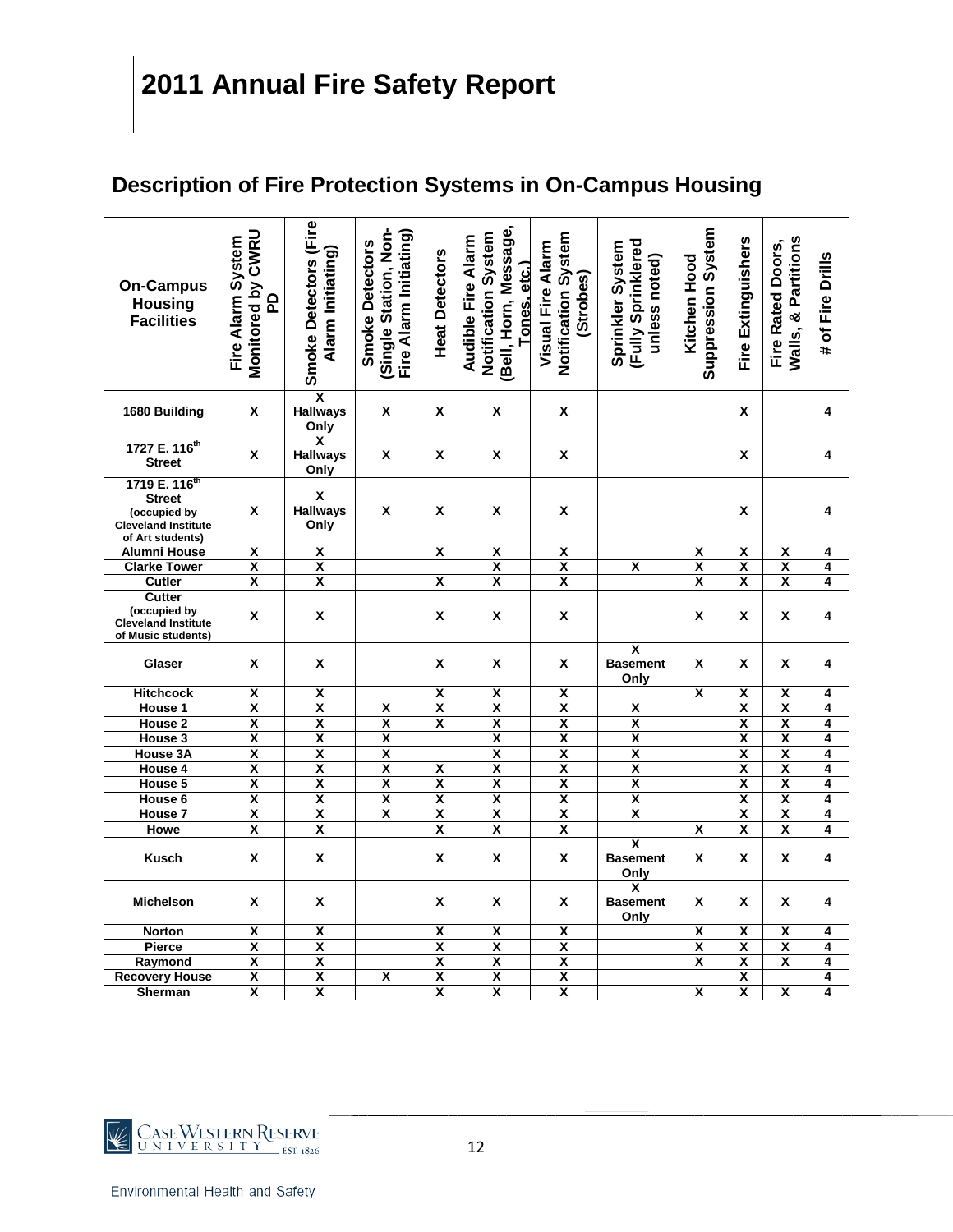| <b>On-Campus</b><br><b>Housing</b><br><b>Facilities</b>                         | Monitored by CWRU PD<br>Fire Alarm System | Smoke Detectors (Fire<br>Alarm Initiating)         | Smoke Detectors (Single<br>Station, Non-Fire Alarm<br>Initiating) | <b>Heat Detectors</b>   | Notification System (Bell,<br>Horn, Message, Tones,<br><b>Audible Fire Alarm</b><br>etc.) | Notification System<br><b>Visual Fire Alarm</b><br>(Strobes) | Sprinklered unless noted)<br>Sprinkler System (Fully     | <b>Suppression System</b><br>Kitchen Hood | Fire Extinguishers      | Fire Rated Doors, Walls,<br>& Partitions | # of Fire Drills |
|---------------------------------------------------------------------------------|-------------------------------------------|----------------------------------------------------|-------------------------------------------------------------------|-------------------------|-------------------------------------------------------------------------------------------|--------------------------------------------------------------|----------------------------------------------------------|-------------------------------------------|-------------------------|------------------------------------------|------------------|
| <b>Smith</b>                                                                    | $\overline{\mathbf{x}}$                   | $\overline{\mathbf{X}}$                            |                                                                   | $\overline{\mathbf{x}}$ | $\overline{\mathbf{x}}$                                                                   | $\overline{\mathbf{x}}$                                      |                                                          | $\overline{\mathbf{x}}$                   | X                       | $\overline{\mathbf{x}}$                  | 4                |
| <b>Staley</b>                                                                   | X                                         | X                                                  |                                                                   | X                       | X                                                                                         | X                                                            | $\overline{\mathbf{x}}$<br><b>Kitchens</b><br>Only       | X                                         | Χ                       | X                                        | 4                |
| <b>Storrs</b>                                                                   | X                                         | $\overline{\mathbf{X}}$                            |                                                                   | X                       | X                                                                                         | $\overline{\mathbf{x}}$                                      |                                                          | X                                         | $\overline{\mathbf{x}}$ | χ                                        | 4                |
| <b>Taft</b>                                                                     | X                                         | $\overline{\mathbf{x}}$                            |                                                                   | X                       | X                                                                                         | X                                                            |                                                          | X                                         | $\overline{\mathbf{x}}$ | X                                        | 4                |
| <b>Taplin</b><br>(occupied by<br><b>Cleveland Institute</b><br>of Art students) | X                                         | X                                                  |                                                                   | X                       | X                                                                                         | X                                                            |                                                          | X                                         | X                       | X                                        | 4                |
| <b>The Noble</b><br><b>Building</b>                                             | X                                         | $\overline{\mathbf{x}}$<br><b>Hallways</b><br>Only | X                                                                 | X                       | X                                                                                         | X                                                            |                                                          |                                           | X                       |                                          | 4                |
| <b>Tippit</b>                                                                   | X                                         | X                                                  |                                                                   | X                       | X                                                                                         | X                                                            | $\overline{\mathbf{x}}$<br><b>Kitchens</b><br>Only       | X                                         | X                       | X                                        | 4                |
| <b>Twin Gables</b>                                                              | X                                         | $\overline{\mathbf{x}}$<br><b>Hallways</b><br>Only | X                                                                 | Χ                       | X                                                                                         | X                                                            |                                                          |                                           | X                       |                                          | 4                |
| <b>Tyler</b>                                                                    | $\overline{\mathbf{x}}$                   | $\overline{\mathbf{x}}$                            |                                                                   | $\overline{\mathbf{x}}$ | $\overline{\mathbf{x}}$                                                                   | $\overline{\mathbf{x}}$                                      |                                                          | $\overline{\mathbf{x}}$                   | $\overline{\mathbf{x}}$ | $\overline{\mathbf{x}}$                  | 4                |
| Alpha Chi<br>Omega                                                              | X                                         | X                                                  |                                                                   | X                       | X                                                                                         | Χ                                                            | $\overline{\mathbf{x}}$<br><b>Boiler</b><br>Room<br>Only | X                                         | X                       |                                          | 4                |
| <b>Alpha Phi</b>                                                                | X                                         | X                                                  |                                                                   | X                       | X                                                                                         | $\pmb{\mathsf{x}}$                                           | $\overline{\mathbf{x}}$<br><b>Basement</b><br>Only       | X                                         | X                       | X                                        | 4                |
| Delta Gamma                                                                     | X                                         | $\overline{\mathbf{x}}$                            |                                                                   | $\overline{\mathbf{x}}$ | $\overline{\mathbf{x}}$                                                                   | $\overline{\mathbf{x}}$                                      |                                                          | $\overline{\mathbf{x}}$                   | $\overline{\mathbf{x}}$ | $\overline{\mathbf{x}}$                  | 4                |
| <b>Delta</b><br><b>Upsilon/Sigma</b><br>Chi                                     | X                                         | X                                                  |                                                                   | X                       | X                                                                                         | X                                                            |                                                          | X                                         | X                       | X                                        | 4                |
| <b>Phi Delta Theta</b>                                                          | $\overline{\mathbf{x}}$                   | χ                                                  |                                                                   | $\overline{\mathbf{x}}$ | $\overline{\mathbf{x}}$                                                                   | X                                                            |                                                          | $\overline{\mathbf{x}}$                   | X                       | $\overline{\mathbf{x}}$                  | 4                |
| Phi Kappa<br>Psi/Delta Kappa<br><b>Epsilon</b>                                  | X                                         | X                                                  |                                                                   | Χ                       | X                                                                                         | X                                                            |                                                          | X                                         | Χ                       | X                                        | 4                |
| Phi Mu                                                                          | X                                         | x                                                  |                                                                   | x                       | X                                                                                         | X                                                            | $\overline{\mathbf{x}}$<br><b>Basement</b><br>Only       | X                                         | X                       |                                          | 4                |
| Phi Sigma Rho                                                                   | $\pmb{\chi}$                              | $\overline{\mathbf{X}}$                            |                                                                   | $\overline{\mathbf{x}}$ | $\overline{\mathbf{x}}$                                                                   | $\overline{\mathbf{X}}$                                      |                                                          |                                           | $\overline{\mathbf{X}}$ | $\overline{\mathbf{X}}$                  | 4                |
| Sigma Nu                                                                        | $\overline{\mathbf{x}}$                   | $\overline{\mathbf{x}}$                            |                                                                   | $\overline{\mathbf{x}}$ | $\overline{\mathbf{x}}$                                                                   | $\overline{\mathbf{x}}$                                      |                                                          | $\overline{\mathbf{x}}$                   | $\overline{\mathbf{x}}$ | $\overline{\mathbf{x}}$                  | 4                |
| Sigma Phi<br><b>Epsilon/Beta</b><br>Theta Pi                                    | X                                         | X                                                  |                                                                   | X                       | X                                                                                         | X                                                            |                                                          | X                                         | X                       | X                                        | 4                |
| Sigma Psi/Kappa<br>Alpha Theta                                                  | $\pmb{\mathsf{x}}$                        | $\mathbf{x}$                                       |                                                                   | $\mathbf{x}$            | $\pmb{\mathsf{X}}$                                                                        | $\pmb{\mathsf{x}}$                                           |                                                          | $\pmb{\mathsf{X}}$                        | $\pmb{\mathsf{x}}$      | $\pmb{\mathsf{x}}$                       | 4                |

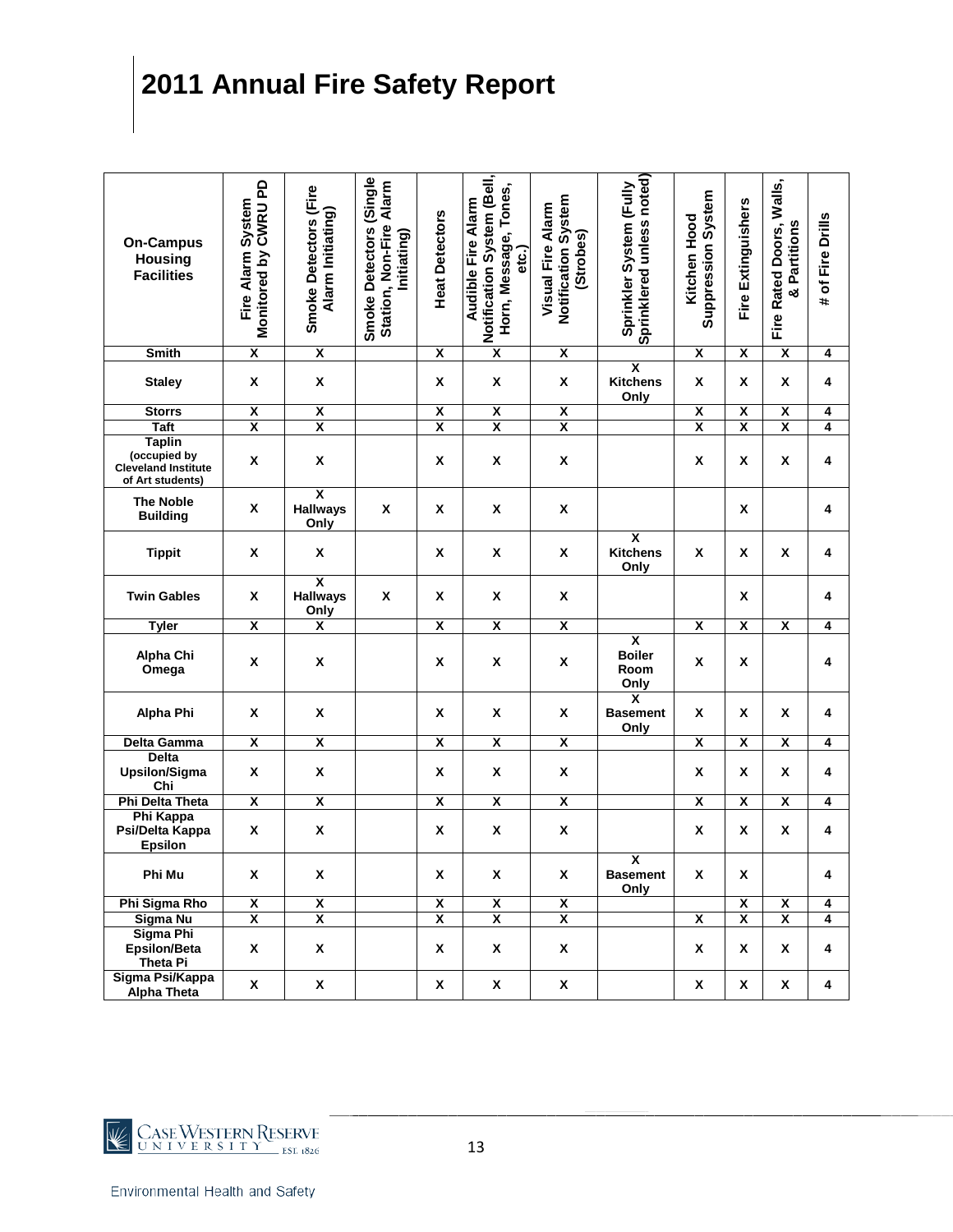| <b>On-Campus</b><br>Housing<br><b>Facilities</b> | ≏<br>n.<br>œ<br>ပ<br>ÚΟ<br>≧<br>ਹ<br>ᠭᢐ<br>Φ<br>읕<br>ω<br>Ξ<br>ı.<br>ο<br>Σ | ݡ<br>ත<br>Initiatin<br>n<br>ō<br>ω<br>휾<br>٤<br>$\overline{A}$ lar<br>ع<br>ج<br>Smol | $\frac{6}{5}$<br>ᠭᠣ<br>ଡ଼<br>◀<br>ω<br>n,<br>ಕಾ<br>o<br>ಸ<br>Φ<br>o<br>Ξ<br>ω<br>۵<br>٧e<br>Statio<br>$\circ$<br>န္တ | n<br>Detector<br>Heat | ω<br>ø<br>Φ<br>o<br>ε<br>ω<br>ω<br>a<br>ω<br>Φ<br><b>Ú)</b><br>ᠭᢐ<br><u>ט</u><br>ш<br>ក<br>ω<br>۰<br>៖<br>ō<br>Φ<br>ರ<br>Ē<br>a<br>ō<br>ō | ξ<br><u>gr</u><br>ø<br>୕ୖୖ<br>e<br>Eir<br>ទ<br>8<br>ā<br>ಸ<br><b>Ú)</b><br>--<br>Notifi<br><u>ূপ</u> | noted<br>щ<br>U)<br>stem<br>ū,<br>نة<br>E<br>⋗<br>m<br>ò<br>ၑ<br>$\frac{1}{2}$<br>⊽<br>Ξ.<br>Ω<br>ā<br>ທົ | ٤<br>ω<br>ਠ<br><b>in</b><br>$\circ$<br>ଜି<br>٥<br>⊂<br>sia<br>⊆<br>Φ<br>n<br>Kitcl<br>ق<br><u>pp</u><br>ತೆ | U)<br>Extinguisher<br>Fire | $\blacksquare$<br><u>ທ</u><br>ಸ<br>2<br>۴S<br>$\overline{\phantom{a}}$<br>n<br>itio<br>8<br>ゼ<br>≏<br>ᢐ<br><b>Rated</b><br>o.<br>య<br>Φ<br>운 | <b>Drills</b><br>Fire<br>đ<br># |
|--------------------------------------------------|-----------------------------------------------------------------------------|--------------------------------------------------------------------------------------|----------------------------------------------------------------------------------------------------------------------|-----------------------|-------------------------------------------------------------------------------------------------------------------------------------------|------------------------------------------------------------------------------------------------------|-----------------------------------------------------------------------------------------------------------|------------------------------------------------------------------------------------------------------------|----------------------------|----------------------------------------------------------------------------------------------------------------------------------------------|---------------------------------|
| Theta Chi                                        | v<br>Λ                                                                      | ν                                                                                    | x                                                                                                                    | x                     | x                                                                                                                                         | v<br>Λ                                                                                               |                                                                                                           | χ                                                                                                          | x                          |                                                                                                                                              | 4                               |
| Zeta Psi                                         | v<br>$\lambda$                                                              | v<br>ᄉ                                                                               |                                                                                                                      | x                     | x                                                                                                                                         | v<br>$\lambda$                                                                                       |                                                                                                           | v<br>ᄉ                                                                                                     | ^                          | v<br>Λ                                                                                                                                       | 4                               |

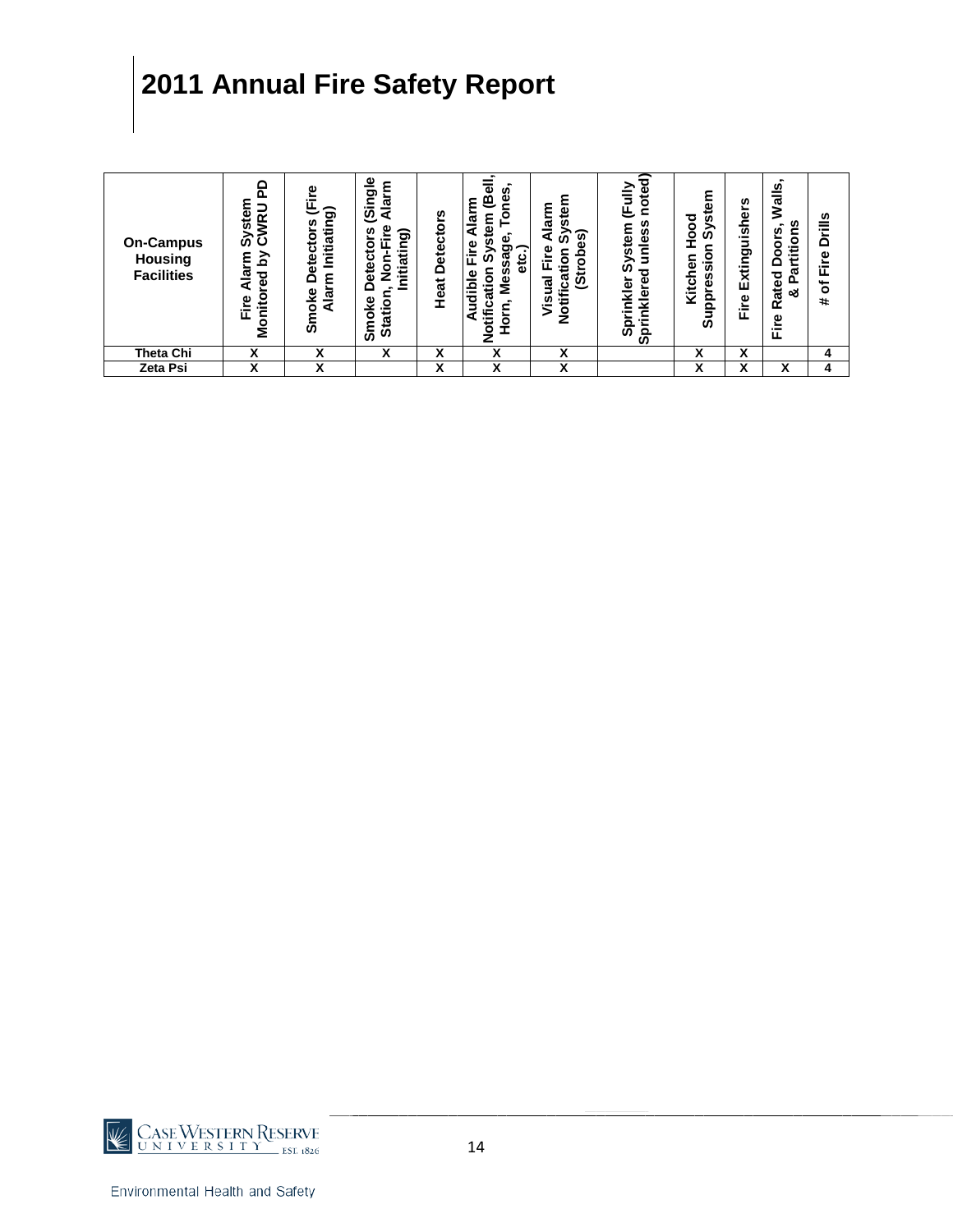#### **Fire Drills**

The University Fire & Life Safety Specialist conducts mandatory fire drills incompliance with the State of Ohio Fire Code for all University on-campus housing. Fire drills are conducted 4 times a year (2 per semester) for all on-campus housing facilities. During summer sessions and camps Housing, Residence Life, and Greek Life staff are responsible for educating the occupants on fire evacuation procedures and the location of assembly points due to the constant changing of occupants (i.e. camps, conferences, etc.).

#### **Fire Safety Policies in On-Campus Housing**

All residents should assume responsibility for ensuring fire safety in all residence facilities.

Violation of fire safety includes, but is not limited to:

- 1. Setting a fire
- 2. Sounding a false alarm, including,
	- a. Falsely reporting fire, bomb threats, serious injury, or any other emergency
	- b. Intentionally or negligently activating a fire alarm when no fire is present
	- c. Tampering with a fire alarm pull station or fire suppression system
- 3. Using a fire extinguisher in a non-emergency situation
- 4. Not evacuating the building during a fire alarm
- 5. Tampering with a smoke/particle detector; sprinkler heads, or other fire safety equipment
- 6. Using or possessing cooking appliances (except in designated cooking area), hot plates, electrical heaters, halogen lighting sources, extension cords or similar electrical equipment
- 7. Leaving cooking items unattended while in use
- 8. Using candles, incense, or any open-flamed device
- 9. Storage of a motor vehicle of any type within a residence facility
- 10. The blocking of any inside or outside exit
- 11. Storage of explosive or flammable/combustible materials
- 12. Obstructing or blocking fire doors, corridors, hallways or tampering with self-closing mechanisms

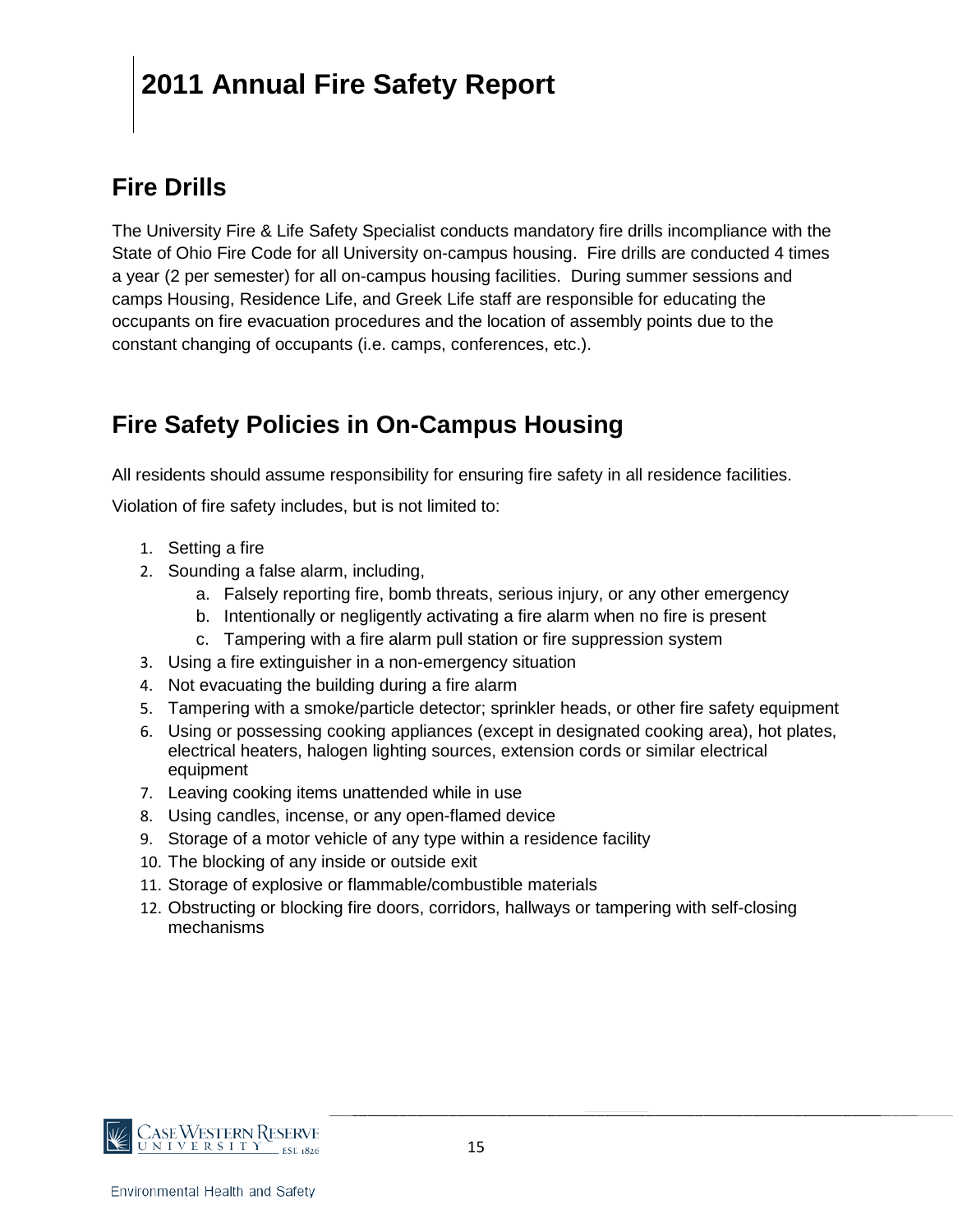#### **Evacuation Procedures In Case of Fire**

#### WHAT YOU SHOULD DO

- 1. If you smell or see smoke or fire, activate the fire alarm by pulling an alarm station. WHEN A FIRE ALARM IS ACTIVATED EVACUATION IS MANDATORY!
- 2. Do not attempt to fight the fire yourself unless you have been trained in the use of firefighting equipment and it is safe to do so.
- 3. Notify occupants and help those needing assistance in the immediate area.
- 4. If fire is present in the immediate area leave all belongings and exit immediately. Otherwise, when an alarm sounds quickly gather essential personal belongings only if it can be done safely (I.D., keys, purse, wallets, etc.) and proceed out of the building. Close doors behind you to help contain the fire.
- 5. Follow the building's evacuation map and exit quickly via stairwells only; DO NOT attempt to use elevators. Persons with disabilities who are unable to use the stairs should wait in the stairwell for rescue assistance.
- 6. If you get caught in heavy smoke, take short breaths, crouch down or crawl.
- 7. If the fire or smoke prevents you from exiting the building, go to a room far away from the fire (preferably a room with a window), shut the door and phone for help (cell phone or room phone). If you cannot reach outside help using technology, open or break a window and signal for help. Placing an object (coat, blanket, towel, etc.) under the door may prevent smoke from intruding while you are awaiting rescue.
- 8. Once outside proceed to the evacuation assembly area. If emergency responders are not already on the scene call CWRU Police/Security Dispatch with the following information;
	- a. Your name; and
	- b. The exact location of the fire and any other information you may have about the fire.
- 9. Return to the building only when instructed to do so by emergency personnel.

#### WHAT WILL HAPPFN

- 1. The dispatcher will notify the appropriate Fire Department and CWRU Police/Security.
- 2. CWRU Police/Security will respond and coordinate with the responding fire personnel.

CASE WESTERN RESERVE N I V E R S I T Y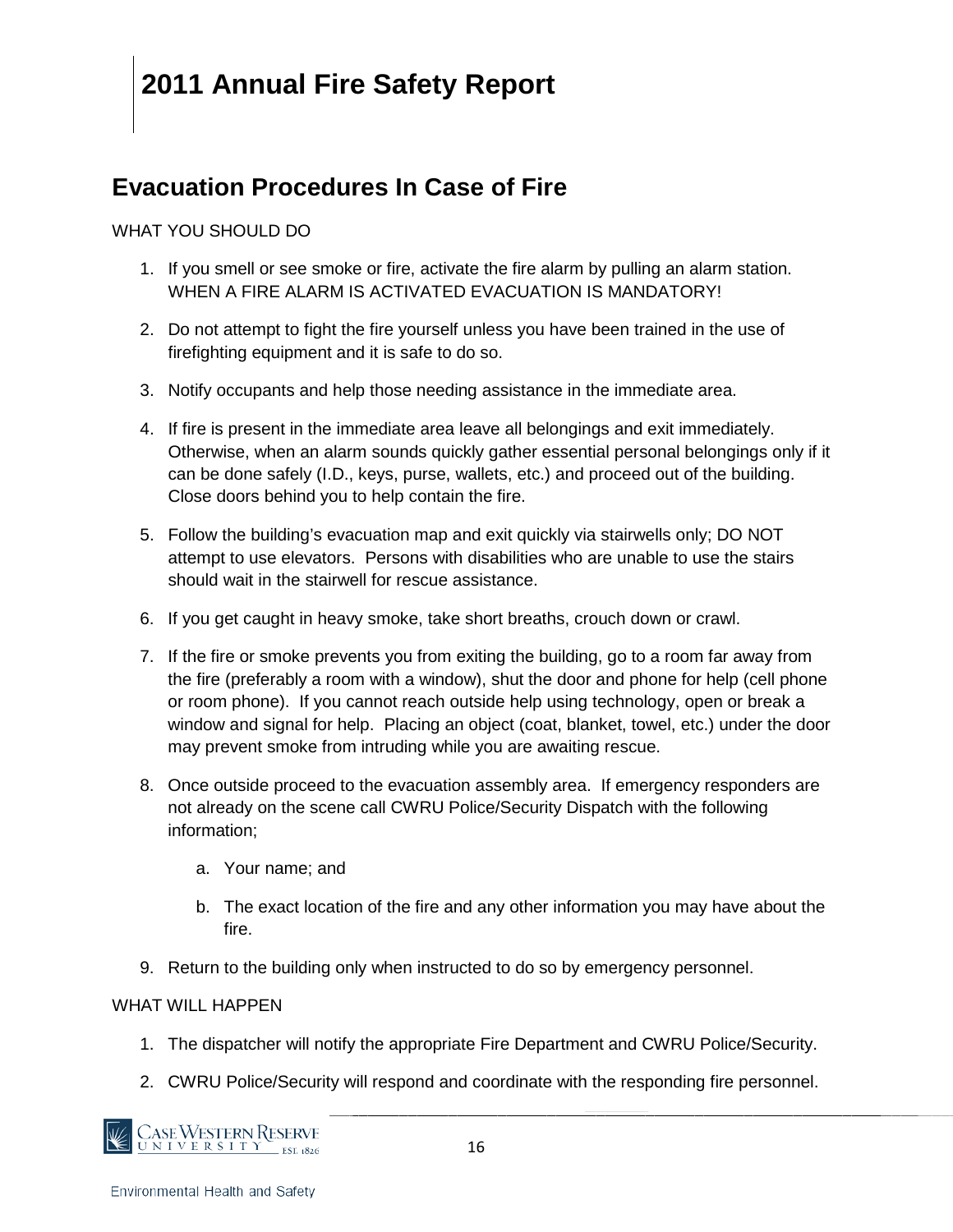3. Once the actual fire or fire alarm situation is resolved, and the building is assessed for safety concerns, CWRU Police/Security or fire department officials may grant permission to re-occupy the building or to enter and retrieve personal belongings.

#### **Fire Safety Education/Training Programs for Students and Employees**

Environmental Health and Safety offers a variety of fire safety education and training programs. Students receive fire safety and evacuation information during mandatory meetings with their Resident Assistants and during the required fire drills. The students can also receive voluntary fire safety education in a variety of different ways. During the school year fire safety programs are held at request of the Resident Assistants or Coordinators in the various buildings. These additional fire safety programs include but are not limited to cover: emergency procedures, fire safety issues, prohibited items, general prevention tips, cooking fire safety, and fire extinguisher training. Additional fire safety programs can also be held at request of a student sponsoring group or organization.

Mandatory fire safety training is provided to Housing, Residence Life, and Greek Life Resident Assistants and Coordinators annually, which covers fire evacuation procedures, fire safety issues, prohibited items, and fire extinguisher usage. Police and Security Officers also receive mandatory fire safety training. This training includes fire and alarm response, fire protection systems, and fire extinguisher training. Fire safety education and training programs are available for employees for their specific departments at request. This training can include evacuation training, general fire safety tips and procedures, fire extinguisher training, and building specific fire safety information.

#### **Reporting That a Fire Occurred**

All fires are to be reported to Police & Security Services regardless of when it occurred, size, damage, and cause. They can be reported anytime to 216-368-3333. The information collected will be forwarded to Environmental Health and Safety - Fire & Life Safety Specialist. The fire department having jurisdiction will be contacted for every unwanted fire that has occurred.